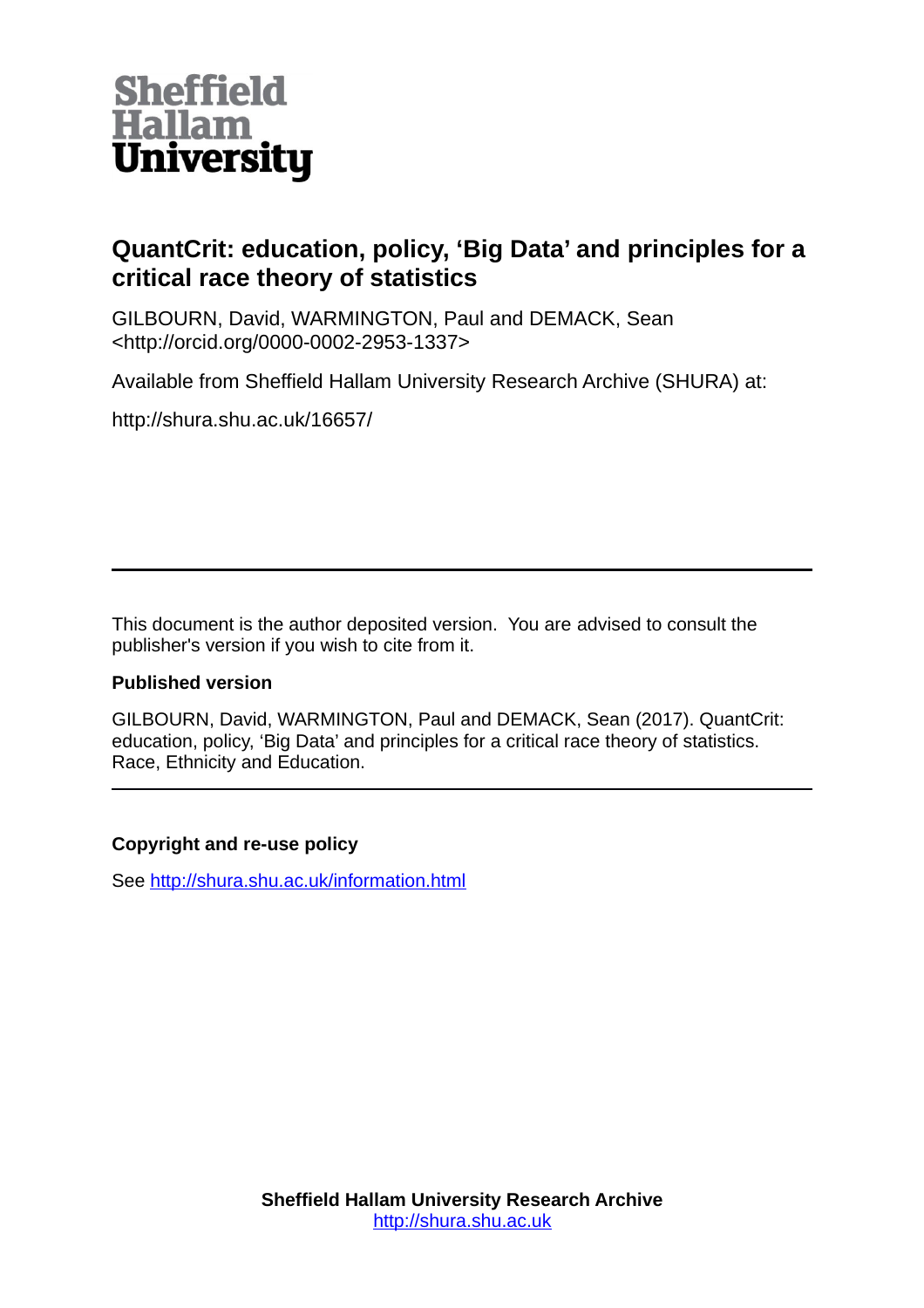# **QuantCrit: education, policy, 'Big Data' and principles for a critical race theory of statistics**

**David Gillborn**, University of Birmingham, UK. [d.gillborn@bham.ac.uk](mailto:d.gillborn@bham.ac.uk) **Paul Warmington**, University of Warwick, UK. [P.Warmington@warwick.ac.uk](mailto:P.Warmington@warwick.ac.uk) **Sean Demack**, Sheffield Hallam University, UK. [S.Demack@shu.ac.uk](mailto:S.Demack@shu.ac.uk)

#### **Keywords:**

critical race theory; quantitative research methods; statistics; race; racism; education policy; Big Data.

#### **ABSTRACT**

Quantitative research enjoys heightened esteem among policy-makers, media and the general public. Whereas qualitative research is frequently dismissed as subjective and impressionistic, statistics are often assumed to be objective and factual. We argue that these distinctions are wholly false; quantitative data is no less socially constructed than any other form of research material. The first part of the paper presents a conceptual critique of the field with empirical examples that expose and challenge hidden assumptions that frequently encode racist perspectives beneath the façade of supposed quantitative objectivity. The second part of the paper draws on the tenets of Critical Race Theory (CRT) to set out some principles to guide the future use and analysis of quantitative data. These *'QuantCrit'* ideas concern (1) the centrality of racism as a complex and deeply-rooted aspect of society that is not readily amenable to quantification; (2) numbers are not neutral and should be interrogated for their role in promoting deficit analyses that serve White racial interests; (3) categories are neither 'natural' nor given and so the units and forms of analysis must be critically evaluated; (4) voice and insight are vital: data cannot 'speak for itself' and critical analyses should be informed by the experiential knowledge of marginalized groups; (5) statistical analyses have no inherent value but can play a role in struggles for social justice.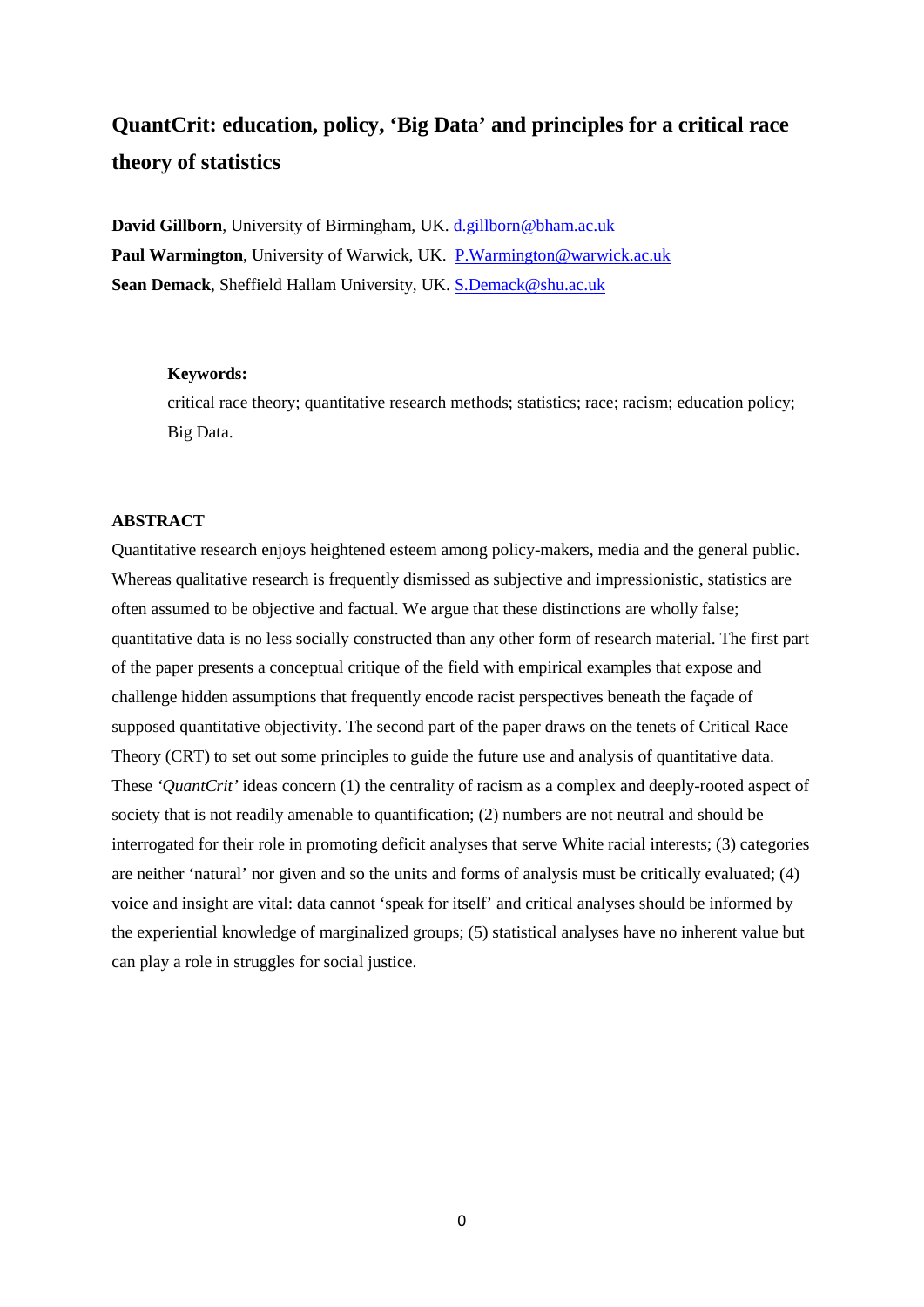#### **INTRODUCTION**

#### **1988**

St. George's Hospital Medical School has been found guilty by the Commission for Racial Equality of practising racial and sexual discrimination in its admissions policy … a computer program used in the initial screening of applicants for places at the school unfairly discriminated against women and people with non-European sounding names… By 1988 all initial selection was being done by computer ... Women and those from racial minorities had a reduced chance of being interviewed independent of academic considerations. (Lowry & Macpherson 1988)

#### **2016**

…judges, police forces and parole officers across the US are now using a computer program to decide whether a criminal defendant is likely to reoffend or not. The basic idea is that an algorithm is likely to be more 'objective' and consistent than the more subjective judgment of human officials ... But guess what? The algorithm is not colour blind. Black defendants who did not reoffend over a two-year period were nearly twice as likely to be misclassified as higher risk compared with their white counterparts; white defendants who reoffended within the next two years had been mistakenly labelled low risk almost twice as often as black reoffenders. (Naughton 2016).

These quotations describe how calculations made by computers, assumed by definition to be objective and free from human bias, not only reflected existing racist stereotypes but then acted upon those stereotypes to create yet further racial injustice. The incidents are separated by an ocean and almost 30 years; the first refers to an English medical school, the second to a program used across the US. But the news coverage generated by the events is strikingly similar. In both cases there was a sense of amazement that computer calculations could make such gross and racially patterned errors. In the US example the reporters who found the problem note that 'even when controlling for prior crimes, future recidivism, age, and gender, black defendants were 77 percent more likely to be assigned higher risk scores than white defendants' (Larson, Mattu, Kirchner & Angwin 2016). A UK news story on the findings was entitled '*Even* algorithms are biased against black men' (Naughton 2016 emphasis added). The surprise that accompanies such findings reflects the central problem that we address in this paper; we argue that, far from being surprised that quantitative calculations can re-produce human bias and racist stereotypes, such patterns are entirely predictable and should lead us to treat quantitative analyses with at least as much caution as when considering qualitative research and its findings. Computer programs, the 'models' that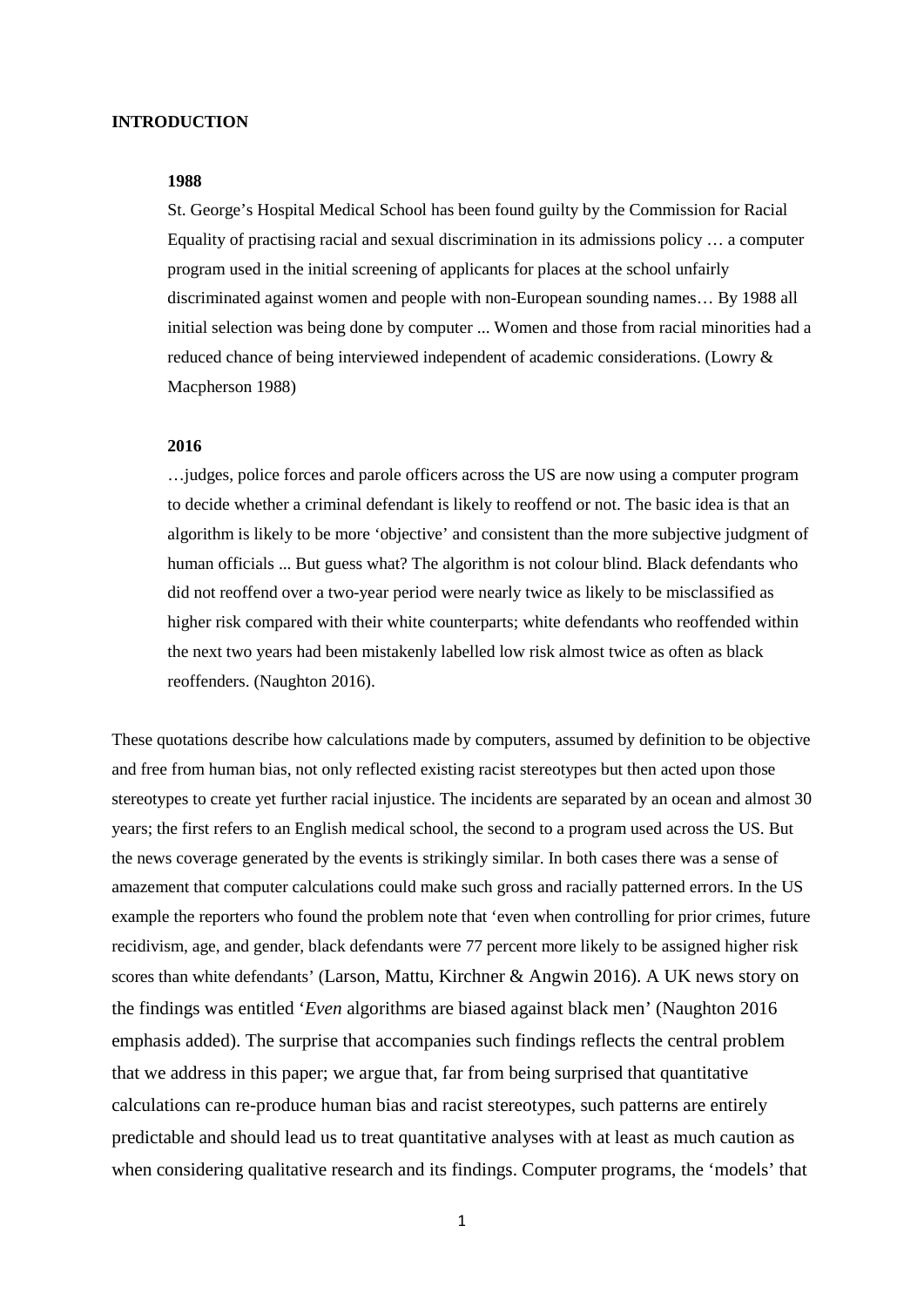they run, and the calculations that they perform, are all the product of human labour. Simply because the mechanics of an analysis are performed by a machine does not mean that any biases are automatically stripped from the calculations. On the contrary, not only can computer-generated quantitative analyses embody human biases, such as racism, they also represent the *added* danger that their assumed objectivity can give the biases enhanced respectability and persuasiveness. Contrary to popular belief, and the assertions of many quantitative researchers, numbers are neither objective nor color-blind.

#### **Our Position and the Aims of this Paper**

We write from a perspective that foregrounds the need to think critically about how race inequity is routinely embedded in the everyday mundane realities that shape society, from the economy, to education, and the academy. The social locations of the authors of this paper differ in some respects and overlap in others. One of us is biracial (in the current dominant language of UK census categories, Black Caribbean/White British); two are White British. All of us are British-born male academics from working-class family backgrounds. As scholars, we have converged around our use of Critical Race Theory (CRT) as a framework for approaching issues of education and social justice. Our commitment to confronting the persistence of racism within the socio-educational formation derives from our own personal experiences of educational inequalities as students in state education and our concerns as educators/activists - particularly our frustration with the 'colour-blindness' that is the default in British education policy (Gillborn 2008; Warmington 2014). This paper is grounded in CRT's understanding that 'race and races are products of social thought and relations' and that racism is non-aberrational (Delgado & Stefancic 2001, 7). In precise terms our position is one of 'race ambivalence' (Leonardo 2011, 675). That is, we understand that while race may be 'unreal' as a scientific category, its 'modes of existence' are real and have innumerable material and social consequences (Leonardo 2005, 409). It is indefensible, therefore, merely to regard race as a technology of other supposedly more 'real' relationships, such as social class.

In this paper we apply a critical race perspective to the guiding questions that shaped this special issue of the journal '*Race Ethnicity and Education'*. In particular, we respond to the editors' provocation to consider how quantitative methods - long critiqued for their inability to capture the nuance of everyday experience - might support and further a critical race agenda in educational research? Our answer is that different methods are appropriate for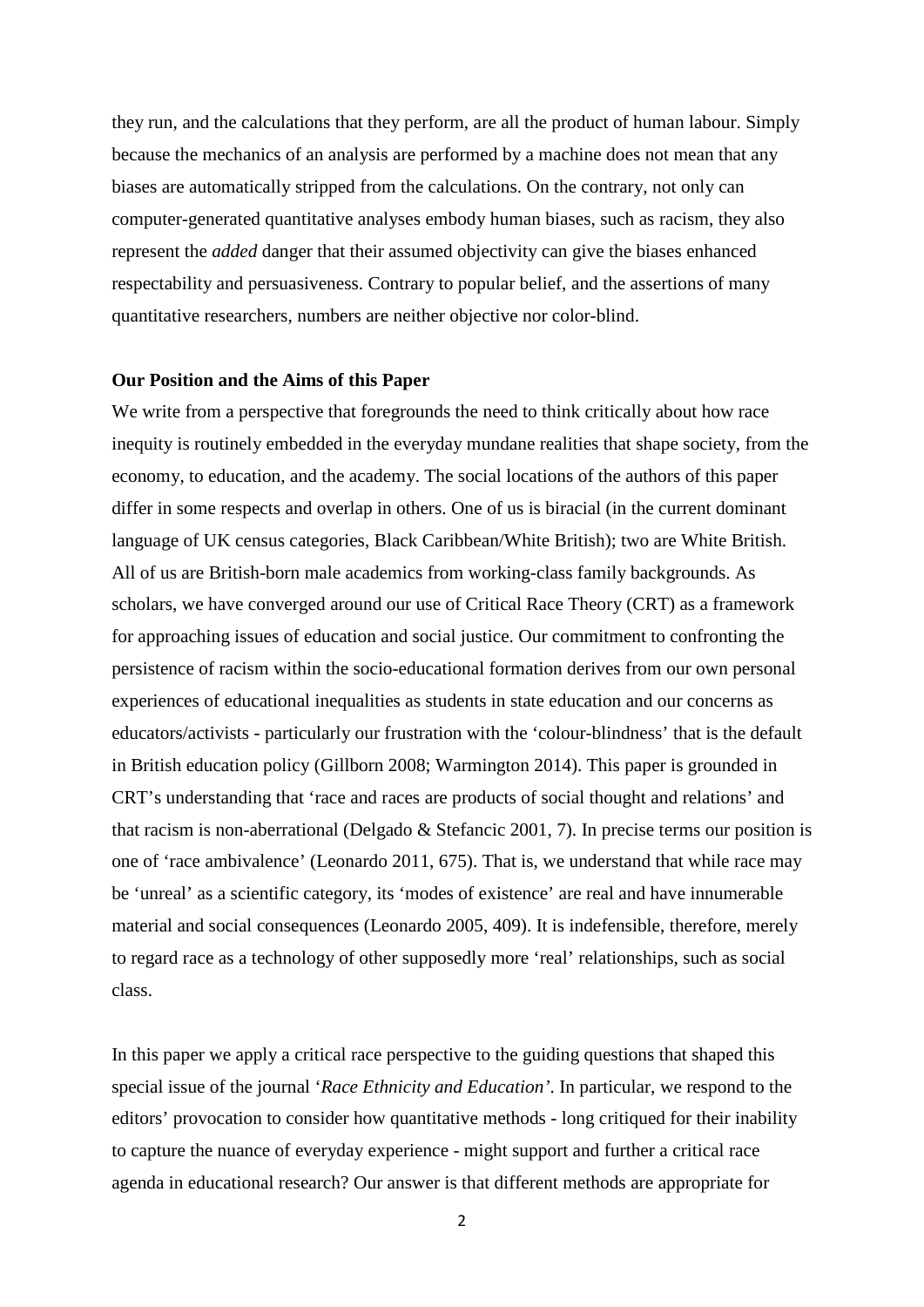different aspects of social research and critique. Quantitative methods cannot match qualitative approaches in terms of their suitability for understanding the nuances of the numerous social processes that shape and legitimate race inequity. However, quantitative methods are well placed to chart the wider structures, within which individuals live their everyday experiences, and to highlight the structural barriers and inequalities that differently racialized groups must navigate.

Alongside the possible use of quantitative methods to aid a critical race analysis, we are especially aware that statistics are frequently mobilized to obfuscate, camouflage and even to further legitimate racist inequities. This paper attempts to show how such misuses occur and set out a range of CRT principles that can provide a lens through which to read and critique ostensibly 'neutral', 'objective' numbers and reporting that, in fact, conceal racist assumptions. We present our arguments in two main sections, combining a conceptual critique of the field with empirical examples that expose and challenge the hidden assumptions that frequently pattern quantitative analyses of race inequity.

First, we look at how numbers are used to disguise racism in education and protect the racist status quo, that is, a position of White supremacy where the assumptions, interests, fears and fantasies of White people are placed at the heart of everyday politics and policy-making. We critique the special status that is wrongly accorded to quantitative data and debunk the truth claims associated with statistical research. In particular, we show how numbers have been deployed in recent education policy that claims to address issues of accountability and equity. Many of the most dangerous aspects of quantitative hyperbole coalesce in the emerging field of '*Big Data'*, where advocates argue that 'numbers speak for themselves' (Anderson 2008) and human reasoning (and experience) simply get in the way.

The second part of the paper argues that, with appropriate safeguards and reflexivity, quantitative material has the potential to contribute to a radical project for greater equity in education. We build upon previous relevant research and go further by explicitly drawing on classic work in CRT to set out key principles that might usefully guide the use of quantitative material as part of the wider struggle for racial justice in education.

## **MAGIC NUMBERS? CHALLENGING THE SPECIAL STATUS ACCORDED TO QUANTITATIVE DATA**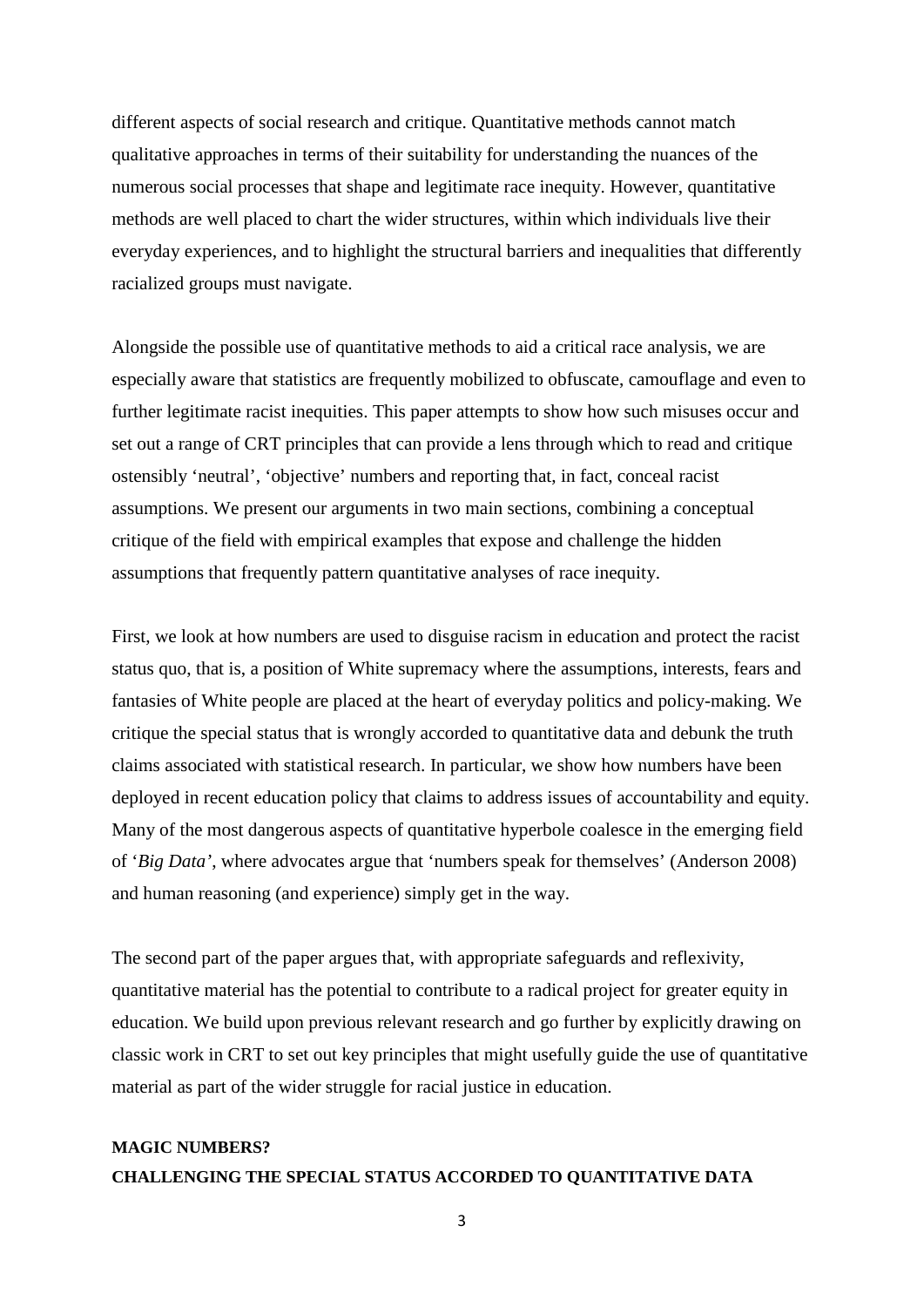#### *Numbers and Truth Claims*

Policy-makers, the media and many academics treat quantitative material as if it is fundamentally different and *superior* to qualitative data. Numbers are assumed to report '*the facts'*; they are seen as authoritative, neutral, dispassionate and objective. Indeed, governments do not use numbers merely to *describe* the world, they increasingly use statistics as an essential part of the technology by which they seek to re/shape educational systems. In this way, numbers play a key role in how inequality is shaped, legitimized and protected. This has been called 'policy as numbers' (Rose 1999; Ozga & Lingard 2007; Rizvi & Lingard 2010):

neo-liberalism has enhanced the significance of numbers and statistics as technologies of governance, as central to what Power (1997) calls the rise of the 'audit society' and what Neave ([1](#page-27-0)998) has called 'the evaluative state'. (Lingard 2011, 359) [<sup>1</sup>]

Numbers are increasingly used to justify policy priorities and to label teachers, schools, districts, and even entire countries, as educational successes and failures. National testing programs, such as the No Child Left Behind (NCLB) reforms in the US and the use of school performance tables in England, have popularized the idea that numbers can be used to expose (and change) failing schools (Barber 2012; Darling-Hammond, 2007; Gillborn & Youdell 2000). For example, across the globe politicians and pressure-groups frequently try to make their case by quoting results from PISA (Program of International Student Assessment) – which is run by the Organisation for Economic Co-operation and Development (OECD). Prominent examples exist in the States, the UK and Australia (see Lingard, Creagh & Vass 2012). Countries' positions in the PISA tables are often cited as if they unambiguously and accurately represent the relative quality of schooling in different nations (despite their very different populations and education systems). And yet the commentaries rarely include any detail about the relatively small samples (less than 200 schools in all but one of the US returns since 2000)(NCES nd); the selective curricular coverage of the tests (in reading, math and science); nor the fact that students in different countries sometimes take different assessments or miss certain assessments altogether (Stewart 2013). Despite these severe limitations, the UK government frequently cites PISA results as evidence of the need for change (cf. DfE 2015, 8) and has stated that it will 'measure the increased performance of the school system as a whole by reference to international tables of student attainment, such as PISA' (quoted in Scott 2016). Compare the confident use of PISA (below), by the then-Secretary of State for Education Michael Gove, and the more circumspect view offered by an academic critic:

Since the 1990s our performance in these league tables has been at best, stagnant, at worst declining. In the latest results we are 21st amongst 65 participants in the world for science, 23rd for reading and 26th for mathematics. For all the well-intentioned efforts of past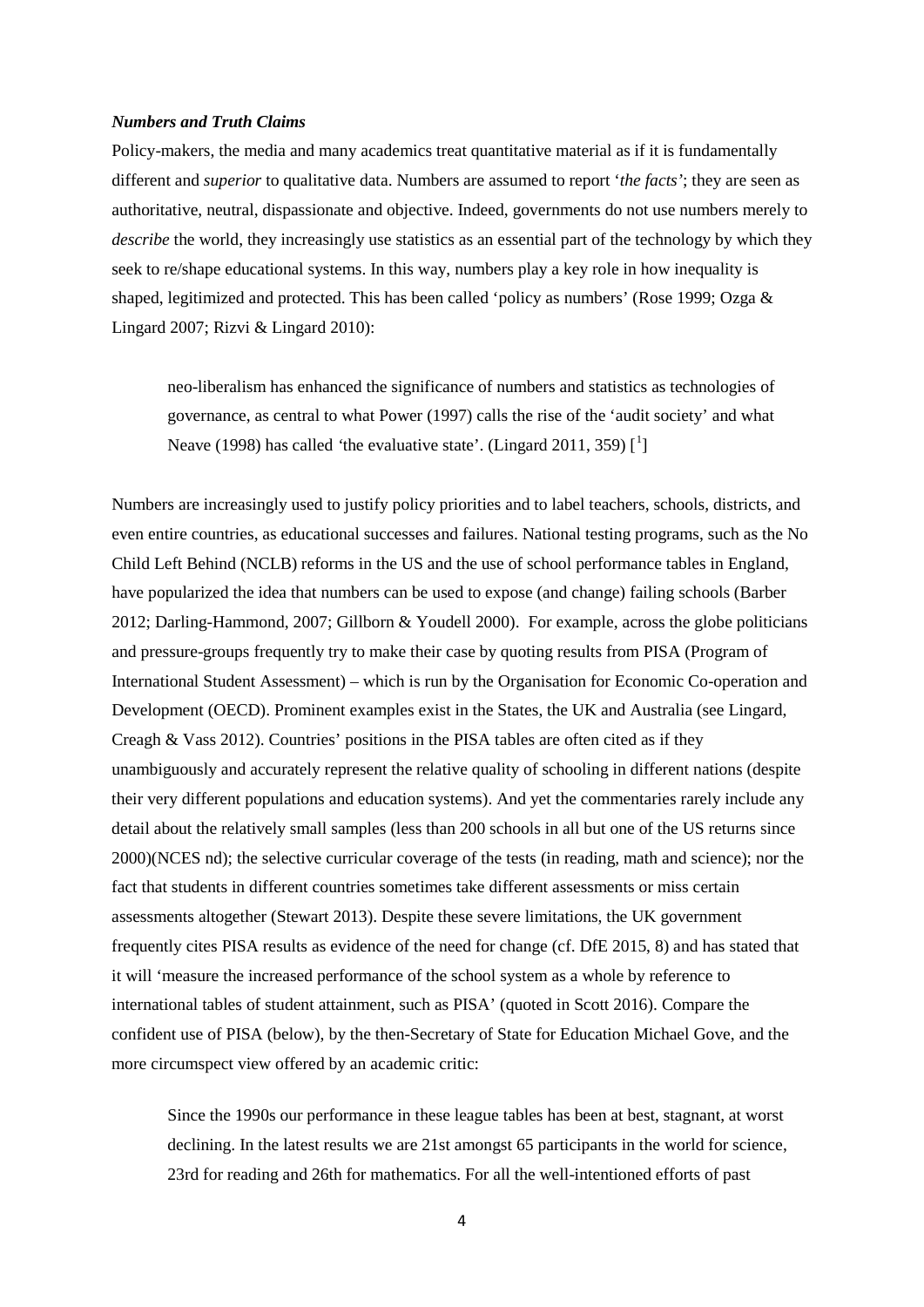governments we are still falling further behind the best-performing school systems in the world. (Gove 2013)

'There are very few things you can summarise with a number and yet Pisa claims to be able to capture a country's entire education system in just three of them. It can't be possible.' Dr Hugh Morrison, Queen's University Belfast (quoted in Stewart 2013).

#### *Numbers and Accountability*

On both sides of the Atlantic, policy-makers have argued that statistics will allow greater 'accountability' in education. But the thinking behind such claims is flawed in numerous ways. As Linda Darling-Hammond (2007) has noted, for example, under NCLB the numerous wider structural inequities that shape educational outcomes are ignored by focusing attention at the school level:

…the wealthiest US public schools spend at least 10 times more than the poorest schools … Although the Act orders schools to ensure that 100% of students test at levels identified as 'proficient' … the small per-pupil dollar allocation the law makes to schools serving lowincome students is well under 10% of schools' total spending, far too little to correct these conditions (247-8)

Additionally, the use of quantitative measures as a form of accountability assumes that the measures are *valid*, that is, that the recorded data bear some relevance to the issue/s that lie behind the targets. But there is often scope for cheating and some high-profile cases have emerged. In England, for example, documented cases include teachers altering students' work and a school that removed lowattaining students from its official roll in advance of high-stakes testing, thereby artificially raising the proportion of students deemed 'successful' (Harding 2015). In the US, David Hursh notes that gaming the system can produce considerable rewards:

Rodney Paige, as superintendent of the Houston Independent School District (and later chosen to be President [GW] Bush's first Secretary of Education) … [ordered] principals to not list a student as dropping out but as having left for another school or some reason other than dropping out. Such creative book-keeping resulted in the district claiming a greatly reduced dropout rate of 1.5% in 2001–02 and winning a national award for excellence (Hursh 2007, 302)

#### *Numbers and Equity*

In the UK, government policy puts numbers at the heart of its proclaimed strategy to create a fairer society. The Conservative Party, which formed the dominant partner in the Coalition Government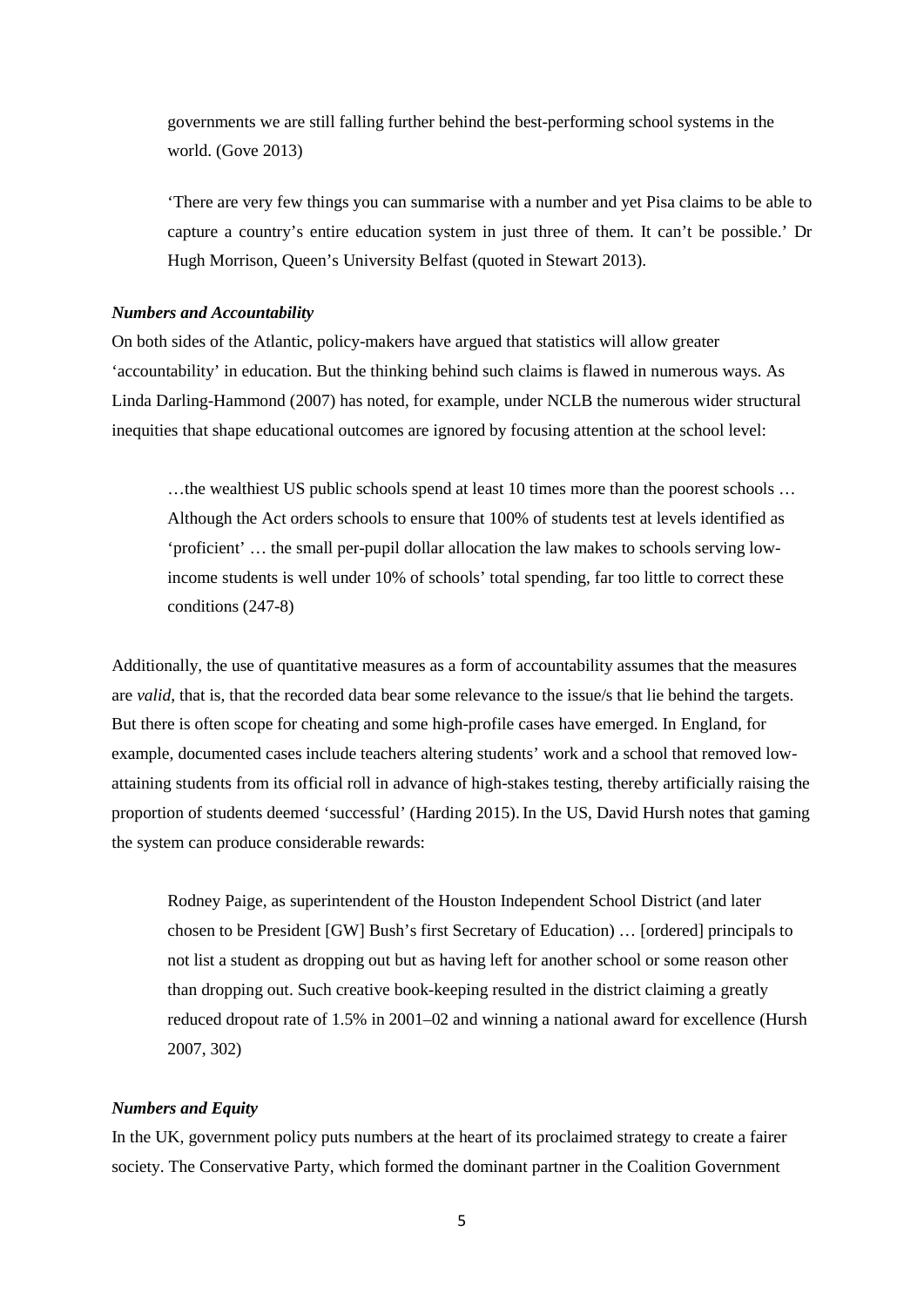(2010-2015), went into the 2010 general election with arguments about 'transparency' threaded throughout their Party Manifesto. This included the promise, emphasized as a bold sub-heading, to *'Publish data so the public can hold government to account'* (Conservative Party 2010, 69). Subsequently the rhetoric was translated into a policy that envisaged 'the public' using statistics to understand, challenge and then change the behaviour of public authorities, including the Government itself:

'Our proposals,' the Government Equalities Office (GEO) has said, 'use the power of transparency to help public bodies to fulfil the aims of the Equality Duty to eliminate discrimination, advance equality of opportunity and foster good relations between different groups. This means that public bodies will be judged by citizens on the basis of clear information about the equality results they achieve… Public authorities will have flexibility in deciding what information to publish, and will be held to account by the people they serve.' (quoted by Instead Consultancy 2011)

This approach embodies a series of assumptions that imbue numbers with an almost magical status and power. First, it is assumed that relevant and useful data will be made available (despite the selection being in the gift of the very authorities that 'the public' are expected to challenge). Second, this model of transparent data and active citizenship assumes that the citizenry have the time, resources and expertise to access the data and then analyse it. Finally, the approach takes for granted that public bodies will automatically change their behaviour if the data reveal poor 'equality results'. Unfortunately, in the real world, *none* of these assumptions is true.

Statistics do not simply lie around waiting for interested citizens to pick them up and use them. *Numbers are no more obvious, neutral and factual than any other form of data*. Statistics are socially constructed in exactly the same way that interview data and survey returns are constructed, i.e. through a design process that includes, for example, decisions about which issues should (and should not) be researched, what kinds of question should be asked, how information is to be analysed, and which findings should be shared publicly. Even given the very best intentions (and notwithstanding the opportunity for game-playing and 'creative book-keeping' of the sort already documented above) at every stage there is the possibility for decisions to be taken that obscure or misrepresent issues that *could* be vital to those concerned with social justice. In view of the limits of space, a single – but important – example will suffice. It concerns racial justice and the question of access to, and achievement in, UK higher education.

It is a scandal that ethnic minority kids are more likely to go to university than poor white ones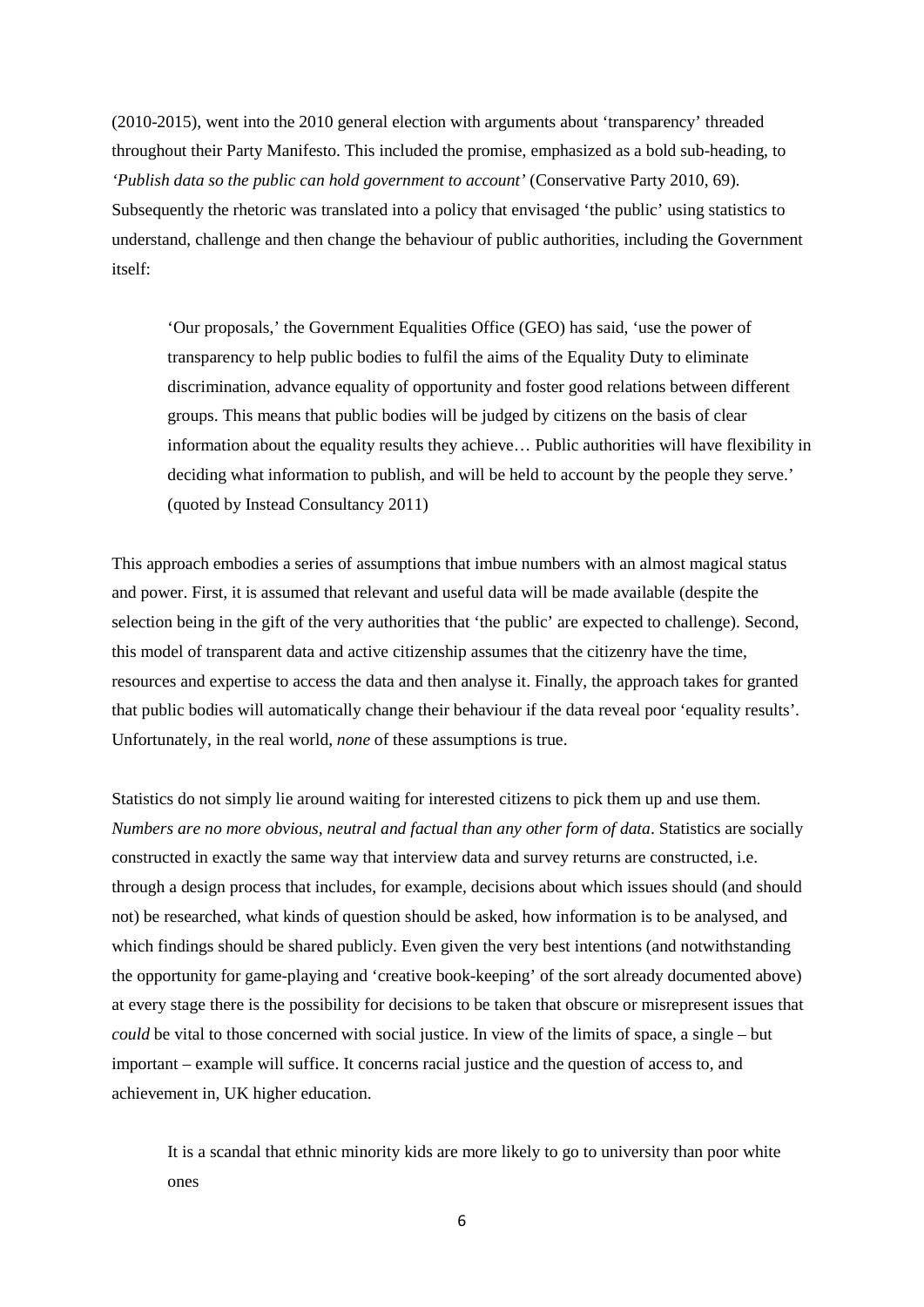*The Telegraph* (Kirkup 2015)

White British pupils least likely to go to university, says research *The Guardian* (Khomami 2015)

White British pupils fall behind ethnic groups in race for university: All minorities now more likely to go into higher education *Daily Mail* (Doughty 2015)

These headlines appeared in the British daily press in November 2015 when an economic think tank (the Institute for Fiscal Studies - IFS) publicized a review of government figures showing the proportion of young people going into university from different ethnic groups (Crawford & Greaves 2015). First, as we might expect when applying a CRT perspective that is sensitive to the positioning of White people at the heart of contemporary politics, it is striking that the relatively low rate for White students is the angle highlighted by *all* news outlets regardless of their political positioning. Including, for example, the most left-wing (*Guardian*) and right-wing (*Telegraph* and *Mail*) parts of the mainstream British media.

A second important aspect to this story, that may surprise some readers, is that there is nothing new in the fact that White students are less likely to enter British universities than their peers in most minoritized groups. This pattern was already known 18 years before these headlines: 'relative to their share in the population … ethnic minorities overall are now *better represented in HE than whites'* (Coffield & Vignoles 1997 original emphasis).

From the perspective of this paper, focusing on the mis/uses of numbers in race analyses, perhaps the most important aspect of the IFS report, and the associated newspaper headlines, is that a focus on access statistics in isolation gives an extremely partial, indeed biased, view of race and Higher Education in Britain. Simply looking at who *goes* to university ignores long-standing and significant race inequities in the status of the universities attended and the level of final degree achievement.

#### **Figure 1 about here**

Figure 1 shows the likelihood of attending an elite research-intensive university in the UK (the so-called 'Russell Group' of universities).<sup>[[2](#page-27-1)</sup>] White and minoritized students appear to have roughly similar chances of attending elite universities if all minoritized students are lumped together in a single 'non-White' group, usually referred to as BME in the UK (Black and Minority Ethnic). However, if the minoritized students are disaggregated into smaller and more meaningful groups,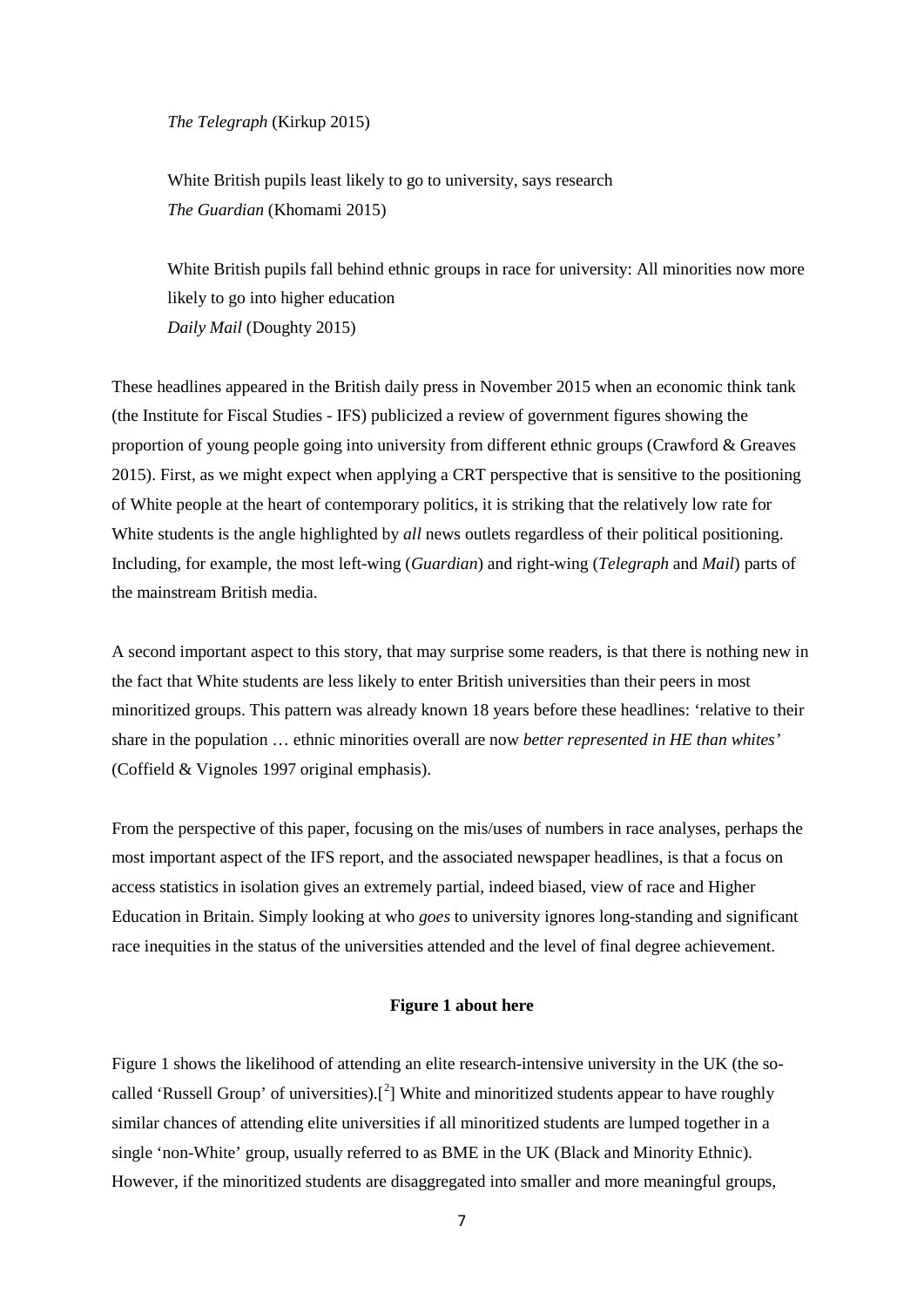some important differences emerge. Figure 2 compares the proportion of White young people entering Russell Group universities against the rate for the most- and least-likely minority ethnic groups, Indian and Black Caribbean students respectively.[ [3](#page-27-2) ] White British students are almost *five times* more likely to gain access to elite research-intensive universities than their peers of Black Caribbean background. This is a sizeable inequality of opportunity but is invisible in calculations that simply aggregate all minoritized students (such as Figure 1) or which look at access to all universities regardless of their standing (such as the national headlines quoted above).

#### **Figure 2 about here**

The inflammatory headlines that proclaimed the 'scandal' of White rates of *access* to university (above) draw attention away from a further facet of race inequity in the system, i.e. differing levels of *achievement* between ethnic groups. Table 1 shows the proportions of students in each main ethnic group attaining the different classes of degree available at the end of their undergraduate studies; ranging from the very best result (a first class degree) through to a 'third' or 'pass' degree classification. White students are more likely to gain a 'First' than any other group (22.4%); Black students are the least likely to be awarded first class degrees (8.7% of Black students overall). This means that the odds of White undergraduates achieving the highest degree classification are around three times higher than their Black peers. $\binom{4}{1}$  $\binom{4}{1}$  $\binom{4}{1}$  This is a significant ethnic inequality but, perhaps because the beneficiaries are White, it goes entirely unremarked in the press furore about the overall access statistics (above).

#### **Table 1 about here**

It is clear, therefore, that there is nothing obvious, neutral nor simple about education statistics and race. In this section, we have reviewed official data that describe differences in university access and achievement in relation to the ethnic origin of undergraduates in British universities. The government, an economic think tank and the mainstream media all chose to highlight the apparent underrepresentation of White students (when looking at access across the entire system). This played into the ongoing high-profile political and media narrative that paints White people as race-victims in contemporary Britain (see Gillborn 2008 & 2010b; Sveinsson 2009 for critical commentaries). But a very different picture emerges if the data are questioned in relation to a critical understanding of past race inequities in education. Such a perspective prompts us to explore differences in the status of institutions and the levels of achievement at the end of higher education. In both cases, White students appear to do rather well and, in terms of achievement, better than every other group. Indeed, there is perhaps scope for further headlines questioning what is happening in British higher education when the ethnic group that is *least* likely to go to university nevertheless enjoys the *best* chance of achieving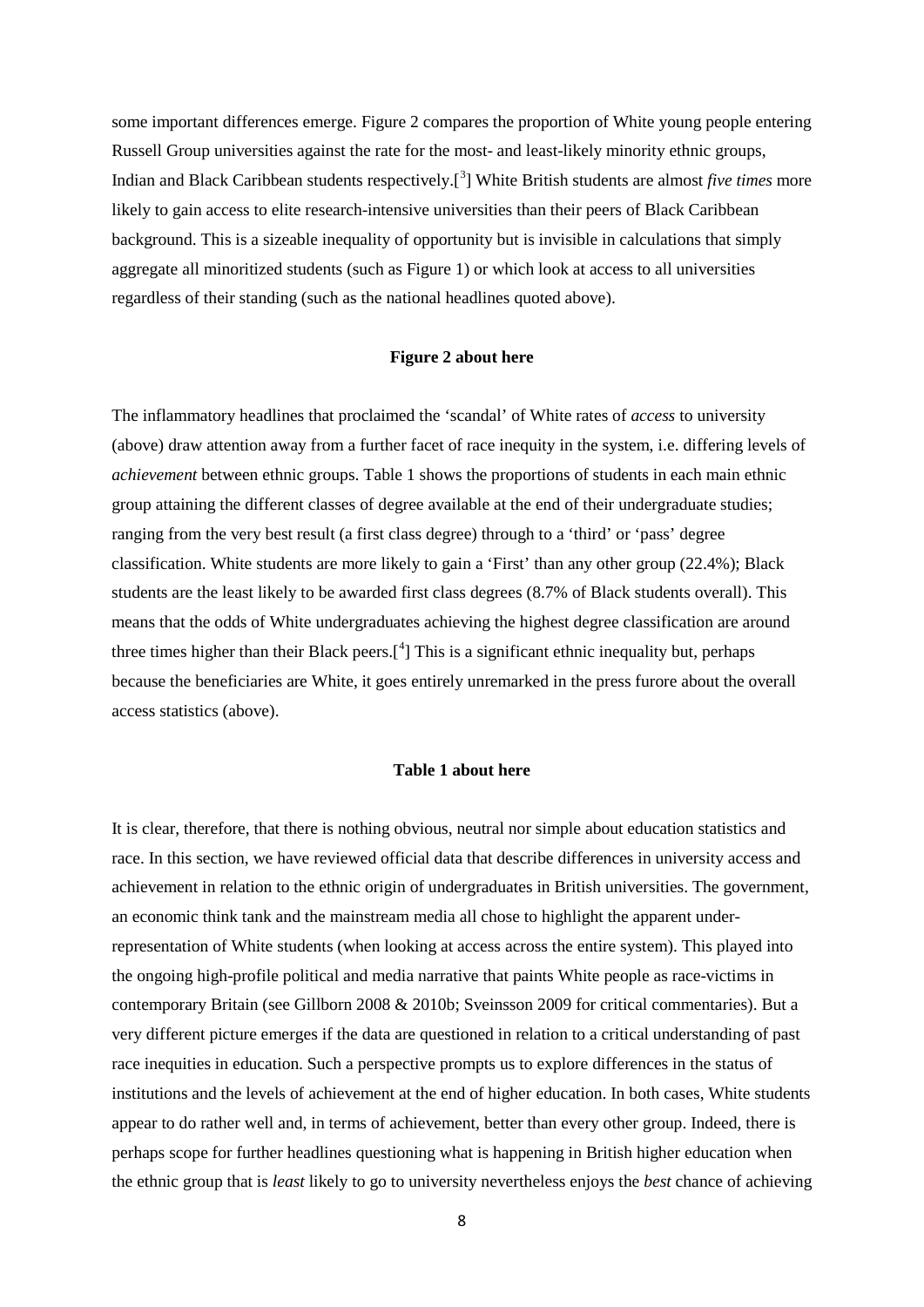the top grade. Were this a minoritized group there might be headlines about 'scandals' and shocks but, since the group in question is *White*, their high attainment fits with the basic expectations of a White supremacist media and polity and so the pattern goes entirely unremarked.

#### *Big Data: big trouble?*

The world's capacity to store, broadcast and compute information is growing exponentially. The numbers involved have already passed well beyond the scales we are used to in our everyday lives. Counting across all forms of storage, from mobile phone memory to DVD, Blu-Ray and hard disks, we estimate that the world's installed capacity to store information will reach around 2.5 zettabytes this year ... If we stored all this data on DVDs and piled them up, the stack of discs would stretch one-and-a-half times the distance from the earth to the moon. What's more, this figure is growing by over 50% year-on-year. (Yiu 2012, 10)

'Big data' is an increasingly popular phrase used to describe sets of numeric data that are, according to its advocates, simply *too huge* for traditional forms of human analysis. Big Data has become big business. A recent google search for the phrase produced almost 300,000,000 hits[<sup>[5](#page-28-1)</sup>] and governments on both sides of the Atlantic are investing heavily in the technology and talking up its transformative powers:

*Big Data is a Big Deal* … Today, the Obama Administration is announcing the "Big Data Research and Development Initiative." By improving our ability to extract knowledge and insights from large and complex collections of digital data, the initiative promises to help accelerate the pace of discovery in science and engineering, strengthen our national security, and transform teaching and learning. (WhiteHouse.gov 2012)

It is estimated that the big data market will benefit the UK economy by £216 billion and create 58,000 new jobs before 2017 … Universities and Science Minister David Willetts said: "Big data is 1 of the 8 great technologies of the future and a priority for government. It has the potential to transform public and private sector organisations, drive research and development, increase productivity and innovation, and enable market-changing products and services." (Department for Business, Innovation & Skills 2014 )

Big Data advocates promote a hard sell about the fabulous powers of Big Data. They describe a world where new possibilities are revealed by an analysis entirely driven by machines and where, most significantly, theories and human reasoning are rendered obsolete because the 'numbers speak for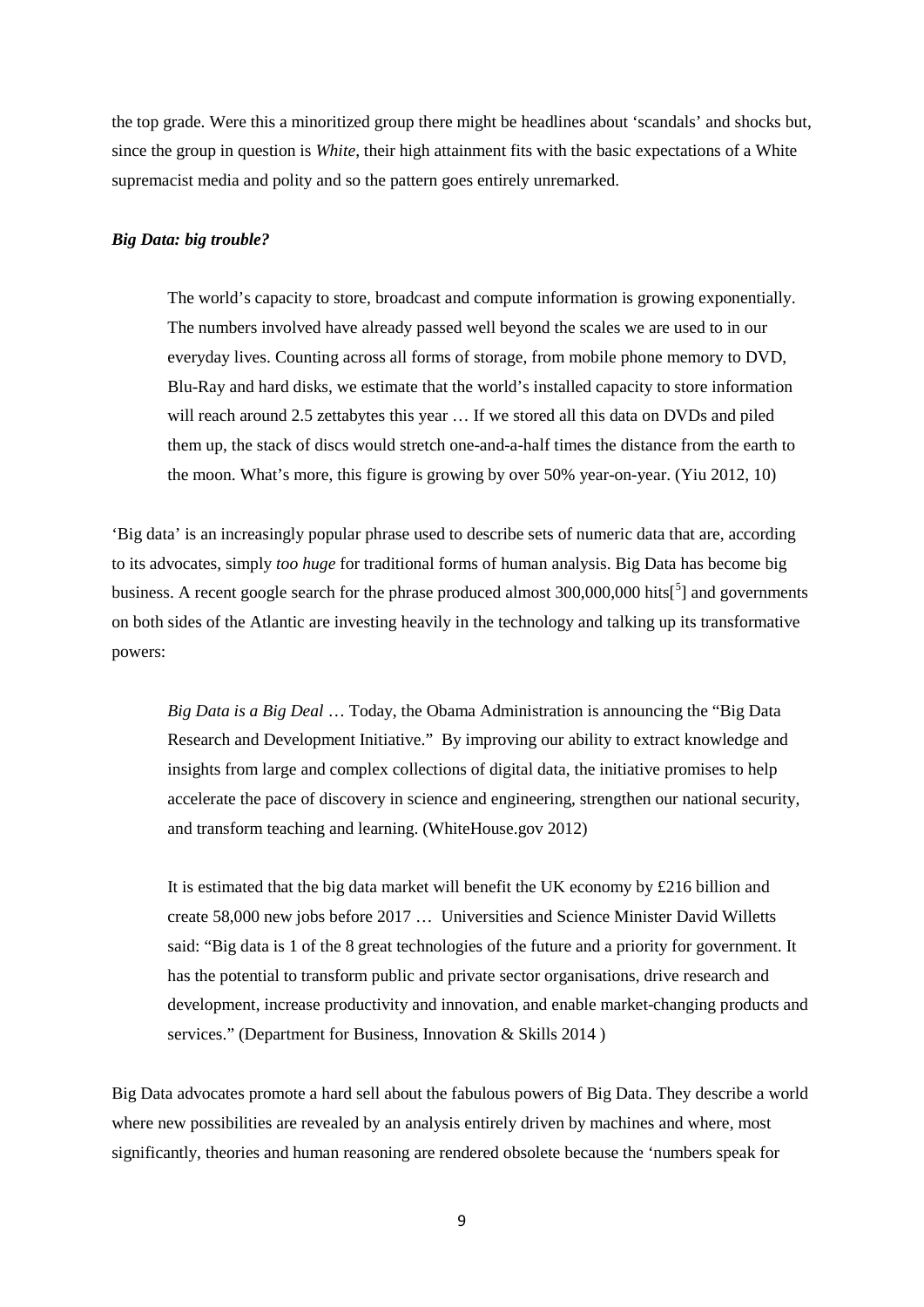themselves': the following extract is from an article in *Wired* magazine, entitled 'The End of Theory', which did much to popularize the idea:

This is a world where massive amounts of data and applied mathematics replace every other tool that might be brought to bear. Out with every theory of human behavior, from linguistics to sociology. Forget taxonomy, ontology, and psychology. Who knows why people do what they do? The point is they do it, and we can track and measure it with unprecedented fidelity. With enough data, the numbers speak for themselves. (Anderson 2008)

The argument that numbers can now 'speak for themselves' is a popular refrain in Big Data discussions. Speaking on BBC radio in 2013, for example, author Kenneth Cukier stated:

'We have to let the data speak for itself. (…) When we trust the data – look at the data – it is a little bit less biased - in some respects, not in all respects - than we are. And therefore it can find correlations that we simply, as human beings, can't because we have limited capacity (…) the vast amount of data has expanded, we now have to give it to the machine to do what it does best, and that is parse through it to come up with insights.'[<sup>[6](#page-28-2)</sup>]

Cukier's emphasis on correlations echoes part of Anderson's argument from *Wired*:

"Correlation is enough." We can stop looking for models. We can analyze the data without hypotheses about what it might show. (Anderson 2008)

This is a deliberate and self-conscious rejection of the traditional warning that *correlation* should not be mistaken for *causation*. When Big Data advocates ask us to 'trust the data' they paint a picture of analysis as an almost mystical process that takes place inside machines and is too complex for human beings to comprehend: 'We can throw the numbers into the biggest computing clusters the world has ever seen and let statistical algorithms find patterns where science cannot' (Anderson 2008). As we noted at the very start of this paper, however, algorithms are *not* free from bias: 'Even algorithms are biased against black men' (Naughton 2016; see also Larson et al. 2016). And the reason that algorithms can be racist is that they are created and interpreted by human beings, many of whom share commonly held racist stereotypes.

As we have argued above, *all data is manufactured* and *all analysis is driven by human decisions*. Although 'Big Data' advocates proclaim its insight and authority with almost evangelical fervour, the limits of the approach can be found lurking in the small print. For example, in a book whose sub-title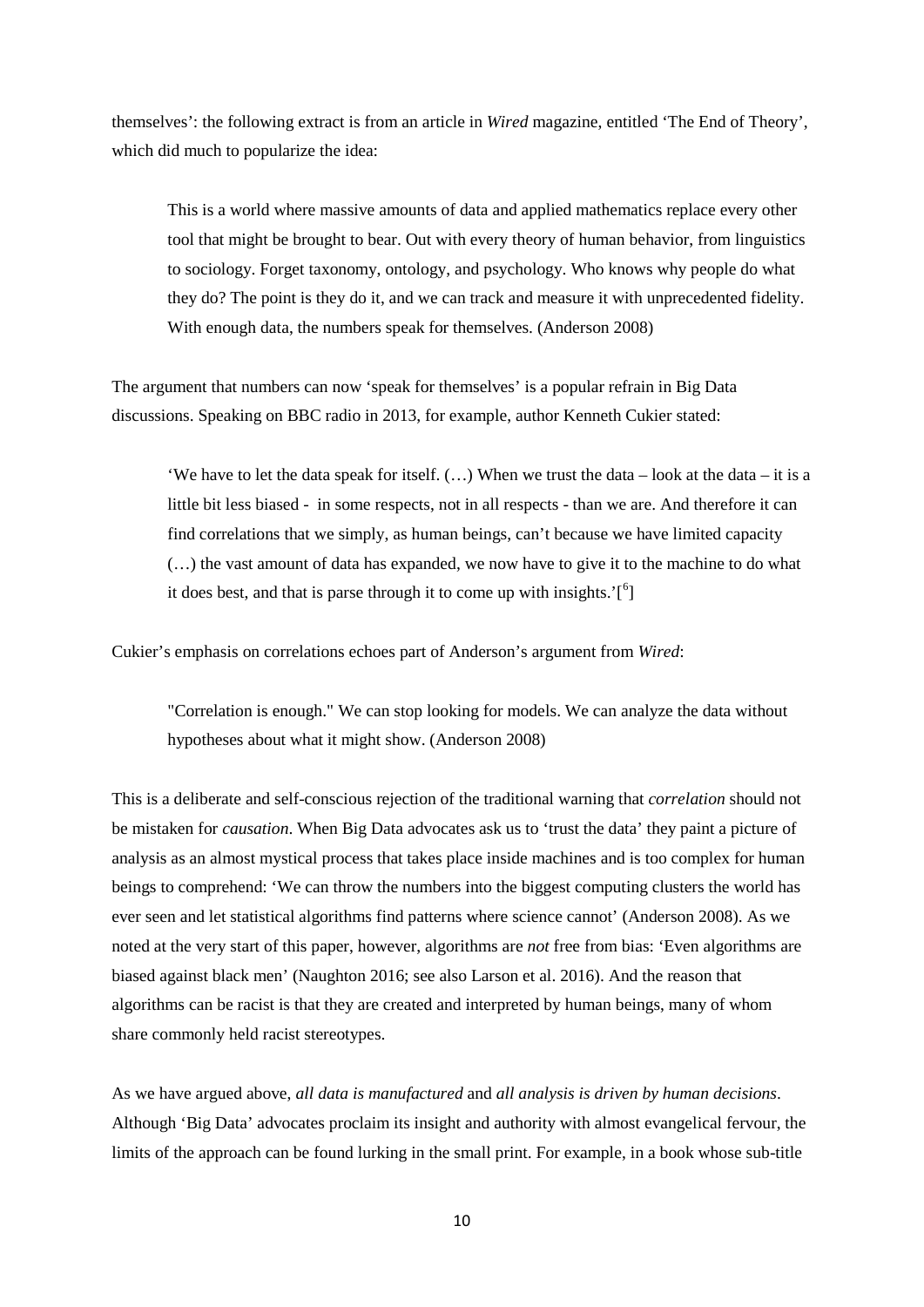proclaims Big Data as a 'revolution that will transform how we live, work and think', Cukier and his co-author accept (contrary to Anderson's proclamation of the 'end of theory') that:

'… *big-data analysis is based on theories, we can't escape them*. They shape both our methods and our results. It begins with how we select the data. Our decisions may be driven by convenience: Is the data readily available? Or by economics: Can the data be captured cheaply? Our choices are influenced by theories. What we choose influences what we find… (Mayer-Schonberger & Cukier 2013, 72 emphasis added).

This echoes our key argument that *all* data gathering and analysis is shaped by theories and beliefs that are susceptible to racial bias. In the next part of the paper we set out some ideas for how the analysis of quantitative data might usefully be informed by the principles of Critical Race Theory (CRT).

#### **QuantCrit: TOWARDS A CRITICAL RACE THEORY OF STATISTICS**

We [have] defined 'White logic' as 'the epistemological arm of White supremacy'. Rather than leading to a science of objectivity, White logic has fostered an ethnocentric orientation. Most researchers have embraced the assumptions of White supremacy. (Zuberi & Bonilla-Silva 2008, 332)

Critical race-conscious scholars have long questioned the assumptions that shape the accepted 'mainstream' definitions of science and rationality. Indeed, 'challenging claims of neutrality' and 'objectivity' was highlighted as a defining characteristic of CRT in educational studies from the very start (Ladson-Billings & Tate 1995, 56). In this section of our paper we wish to build upon these previous studies in order to identify some principles that are explicitly derived from CRT to guide the interpretation and use of quantitative data.

Critical Race Theory has enjoyed a huge growth in awareness and popularity over the last decade or so. There is no space (nor need) to recap on the detail of the movement here, suffice it to say that CRT is now recognized as one of the most important approaches globally for scholars researching, and opposing, race inequity. CRT has grown rapidly since its early development as an insurgent movement among US legal scholars of color in the 1970s and 1980s (Bell 1980a & 1980b; Crenshaw 2002; Delgado 1995; Delgado & Stefancic 2001; Matsuda, Lawrence, Delgado & Crenshaw 1993). CRT has spread into numerous disciplines and now enjoys a global reach, especially in the field of education (Dixson & Rousseau 2006; Gillborn 2005; Ladson-Billings 1998; Ladson-Billings & Tate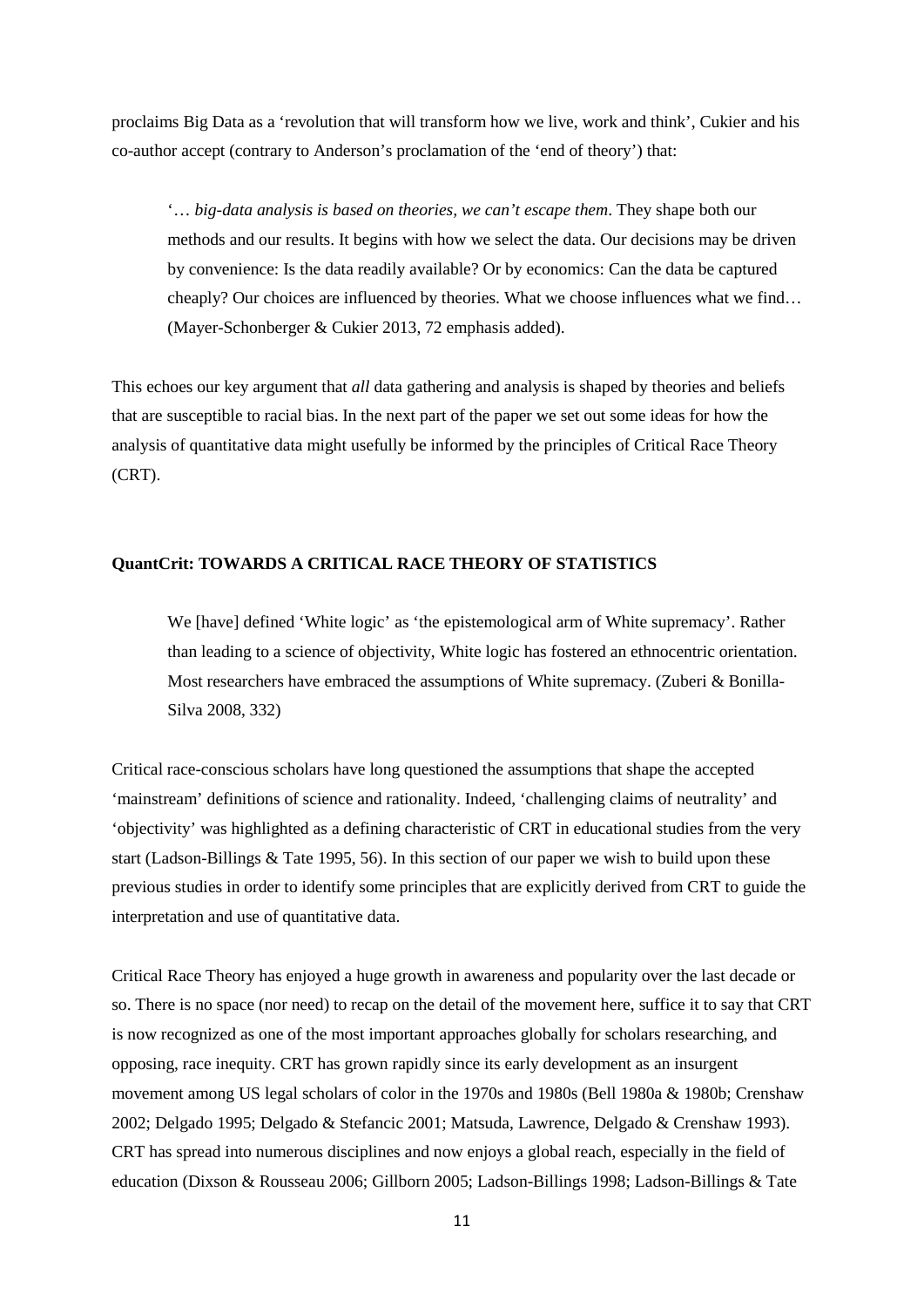1995; Lynn & Dixson 2013; Parker 1998; Solórzano & Yosso 2002; Taylor 2000; Warmington 2012). One of the most exciting aspects in the growth of CRT has been the development of off-shoot movements that apply the principles of CRT to the particular experience of one or more monoritized group, such as Latino CRT (LatCrit)(Montoya & Valdes 2009; Solórzano & Delgado Bernal 2001). A particularly important recent development has been the move by critical disability scholars to consciously apply CRT principles in an attempt to generate new insights through a combination of approaches that they term *Disability Critical Race Theory (DisCrit)*(Annamma, Connor & Ferri 2013; Connor, Ferri & Annamma 2016). DisCrit was consciously shaped through the development of a series of tenets that would provide a starting point for scholars seeking to advance intersectional research on racism and disability (Annamma et al. 2013, 11). We believe that a similar approach offers a sound basis for developing key principles to help guide the use of statistics using the insights of CRT.

Of course, we are not the first to apply CRT to quantitative data and analyses; here we seek to build on and extend previous approaches. For example, Earnestyne Sullivan and colleagues have used the term 'CritQuant' to describe an approach to quantitative policy analyses that seeks to embody two 'CRT tenets', namely the 'permanence of racism and critique of liberalism' (Sullivan 2007; Sullivan, Larke & Webb-Hasan 2010, 77). This is a useful start but we see potential in going beyond just two tenets and, like the proponents of DisCrit, wish to build a series of sensitizing concepts and principles that embody a more holistic view of CRT. In order to distinguish our approach, therefore, we have reversed the elements of Sullivan's label and directly echo the formulation adopted by Annamma and colleagues, by adopting *'QuantCrit'* as a shorthand for our approach.

QuantCrit seeks to extend some of the earlier criticisms of quantitative research on race and education, made by one of us (Gillborn 2010a), and shares key aspirations with the framework for 'Critical Race Quantitative Intersectionality' (CRQI) outlined by Alejandro Covarrubias and Verónica Vélez (2013). Like them, we seek to generate 'a framework guided by CRT' (2013, 275) not a new theory in its own right. In particular, we wish to emphasize that we do *not* view this as in any way an off-shoot movement of CRT; we see the following QuantCrit principles as a kind of toolkit that embodies the need to apply CRT understandings and insights *whenever* quantitative data is used in research and/or encountered in policy and practice. Our approach shares many core assumptions with Covarrubias & Vélez's critique including, for example, the view that numbers do not 'speak for themselves' (2013, 278). However, unlike CRQI, we remain fundamentally sceptical about the possibility that numbers can *ever* fully capture the 'material impact' of intersectional racism or 'grant us greater opportunities to effect change at the policy level' (2013, 282). History suggests that progress toward race equity occurs when White interests are thought to align with greater social justice (Bell 1980b; Delgado 2006; Donnor, J. 2016) rather than following from the style and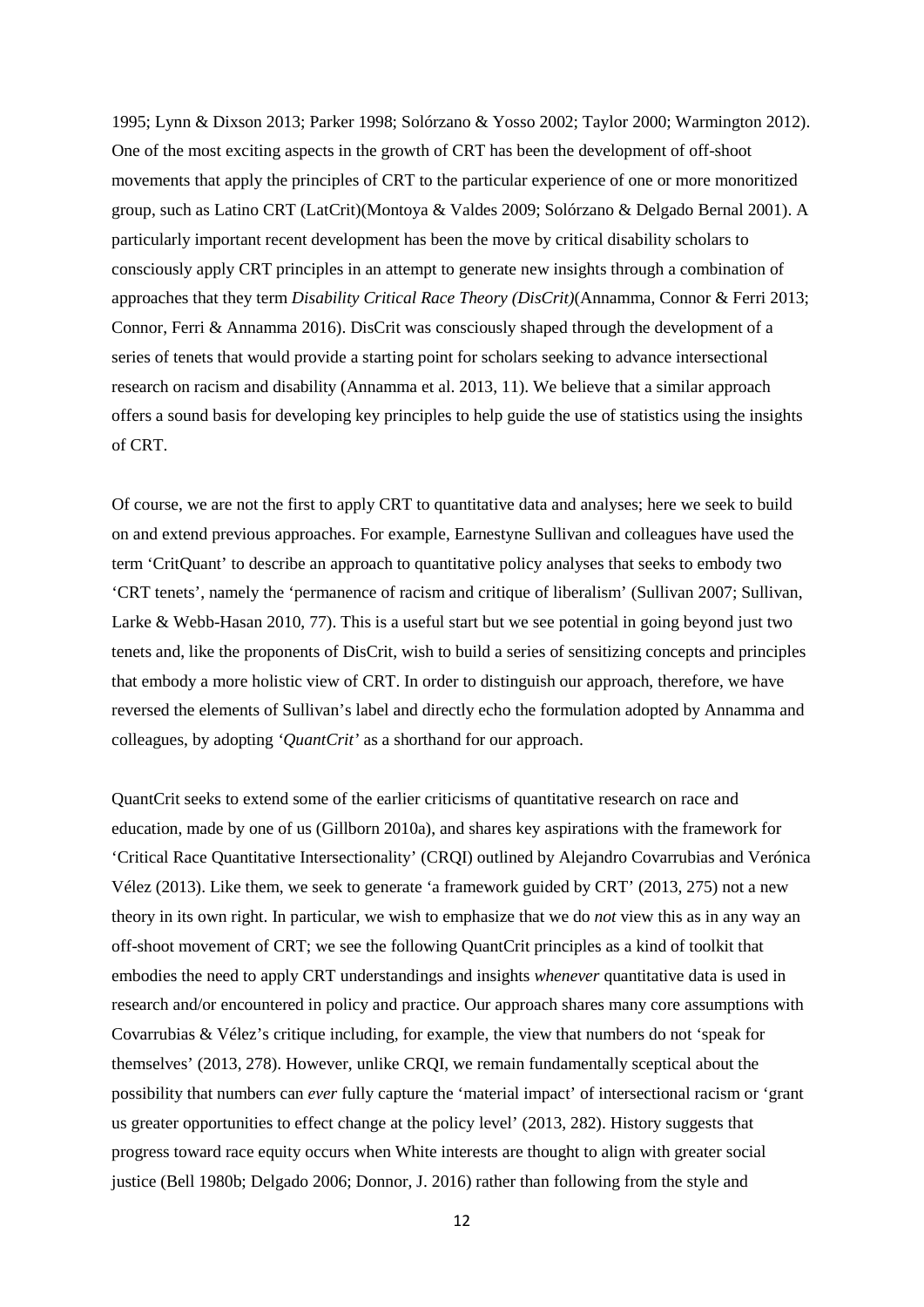persuasiveness of data that are provided in service of the argument (Covarrubias & Vélez 2013, 271). This is because, as we have noted above and detail further below, numbers have no objective reality beyond the frameworks of meaning and politics that create them.

In the rest of this section we outline some first principles for QuantCrit, which can be summarized as follows:

- 1. the centrality of racism
- 2. numbers are not neutral
- 3. categories are neither 'natural' nor given: for 'race' read 'racism'
- 4. voice and insight: data cannot 'speak for itself'
- 5. using numbers for social justice

*1. The Centrality of Racism: QuantCrit recognizes that racism is a complex, fluid and changing characteristic of society that is not automatically nor obviously amenable to statistical inquiry. In the absence of a critical race-conscious perspective, quantitative analyses will tend to remake and legitimate existing race inequities.*

At the heart of our approach is an understanding that 'race' is 'more than just a variable' (Dixson & Lynn 2013, 3). This is more than a methodological statement, it is also a political statement that is integral to CRT's model of the social. Social relationships are not readily amenable to quantification; statistical significance is an arbitrary measure, proving nothing, that is entirely different to social/ historical significance (Ziliak & McCloskey 2008). Of central importance here is the realization that 'race' is only ever a social construct - a dynamic of power (history, culture, economics, representation):

Placing race at the center is less easy than one might expect, for one must do this with due recognition of its complexity. Race is not a stable category ... 'It' is not a thing, a reified object that can be measured as if it were a simple biological entity. Race is a *construction*, a set of fully social *relationships*.' (Apple 2001, 204 original emphasis)

It follows that every attempt to 'measure' the social in relation to 'race' can only offer a crude approximation that risks fundamentally misunderstanding and misrepresenting the true nature of the social dynamics that are at play. We noted earlier that quantitative data are frequently assumed to be more trustworthy and robust than qualitative evidence; but this is turned on its head when we take seriously the *social* character of 'race'. Even the most basic numbers in relation to race equality are open to multiple and profound threats to their meaning and use. In view of these problems (and the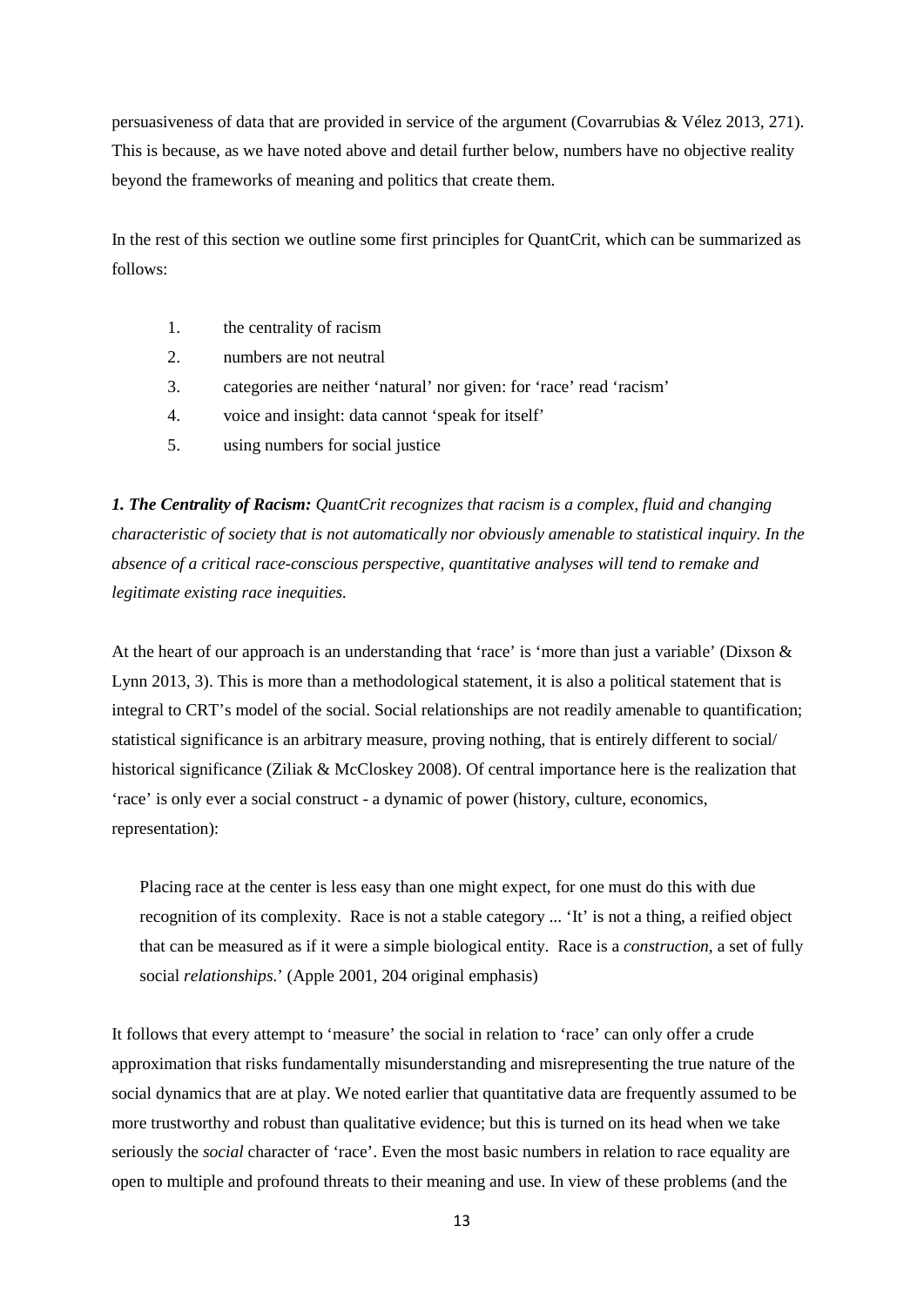societal dominance of perspectives that are shaped by the interests, perceptions and assumptions of White people) a sensible starting point in any quantitative analysis is to interrogate the collection, analysis and representation of statistical material for likely bias in favour of the racial status quo.

*2. Numbers are not neutral: QuantCrit exposes how quantitative data is often gathered and analyzed in ways that reflect the interests, assumptions and perceptions of White elites. One of the tasks of QuantCrit is to challenge the past and current ways in which quantitative research has served White Supremacy, e.g. by lending support to deficit theories without acknowledging alternative critical and radical interpretations; by removing racism from discussion by using tools, models and techniques that fail to take account of racism as a central factor in daily life; and by lending supposedly 'objective' support to Eurocentric and White Supremacist ideas.*

In the same way that CRT rejects ideologies of neutrality and meritocracy as 'camouflages' for racist interests (Tate 1997, 235), QuantCrit prompts researchers to examine behind the numbers in order to understand how findings have been generated and identify the racist logics that may have shaped conclusions. For example, there is a tendency in some quantitative analyses to disguise and even *normalize* race inequity. Alice Bradbury (2011) has shown how an expectation of lower achievement by Black Caribbean students is built into the fabric of quantitative systems by which English schools are judged. In order to be 'fair' to schools, when calculating the amount of progress that their students made ('growth' in US terms), the notion of 'Contextual Value Added' (CVA) was developed. This system calculated the amount of progress that students would usually be expected to make in view of certain 'factors' known to be associated with different rates of attainment, including social disadvantage and ethnic origin. Schools suffered no penalty if their Black Caribbean students failed to match the attainment of White British students because the system expected such a pattern and 'corrected' for it. As Bradbury notes, 'whatever the pattern of the coefficients the principle that is legitimised by CVA is the same: that ethnicity affects how much progress you should be expected to make' (2011, 238). This system takes an existing inequity (the lower attainment of previous generations of Black students) and uses it to 'predict' a future where such inequity is normal.

This normalization of lower racialized attainment is not restricted to official analyses; the same kind of thinking can be found in academic treatments. Stephen Gorard & Emma Smith, for example, have followed Thorndike (1963, 19) in arguing that 'under-achievement' should be defined as 'achievement falling below *what would be forecast* from our most informed and accurate prediction, based on a team of predictor variables' (2008, 708, emphasis added). In this way, statisticians would re-define certain levels of achievement inequity as unproblematic; if Black students do as badly as they are predicted (based on previous cohorts) then they would no longer be 'under-achieving'. As Power & Frandji (2010) have noted, these sorts of calculation may sometimes spring from good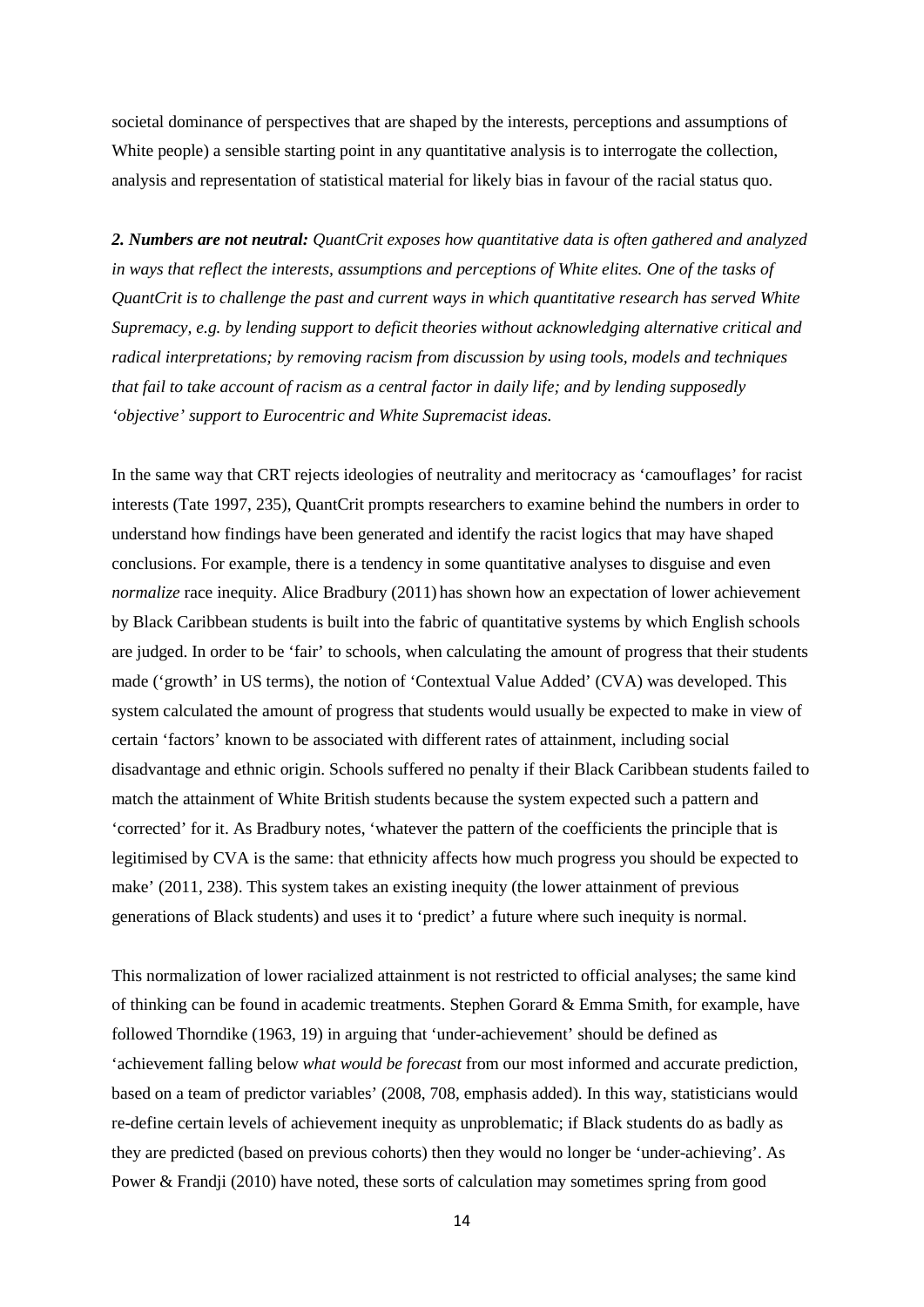intentions, e.g. to recognize the relative achievements of traditionally disadvantaged groups, or to avoid schools being ranked as failures based on raw attainment data that ignores the multiple and severe challenges facing some communities. Regardless of intent, however, such moves threaten to enshrine the lower average achievements of some groups as normal, even inevitable:

To some extent, the attempt to valorise the relative successes of disadvantaged schools and disadvantaged children is to accept their educational inferiority as inevitable and insurmountable …Rather than insist on the need to level the playing field, we change the definition of success. And setting different criteria of success for different kinds of pupils inscribes their failure as 'normal' and 'natural'. Through 'correcting' schools' unequal attainments in this way, the new politics of recognition introduces a disempowering fatalism into the education system. (Power & Frandji 2010, 393)

These problems amount to *the colonisation of interpretation*, i.e. by mobilizing statistics in these ways commentators (including governments and independent academics) act to redefine the facts of educational achievement and equity. By presenting numbers as a neutral technology (free from political interference and sentimentality) statisticians sometimes act to assert that their view is the only *true* or *legitimate* understanding of the world, a view where inequitable educational achievement by some minoritized groups is taken for granted, normalized, and consequently erased from the agenda.

## *3. Categories/Groups are neither 'natural' nor given: for 'race' read 'racism'. QuantCrit*

*interrogates the nature and consequences of the categories that are used within quantitative research. In particular, we must always remain sensitive for possibilities of 'categorical alignment' (Artiles 2011, Epstein 2007) where complex, historically situated and contested terms (like race and dis/ability) are normalized and mobilized as labeling, organizing and controlling devices in research and measurement. Where 'race' is associated with an unequal outcome it is likely to indicate the operation of racism but mainstream interpretations may erroneously impute 'race' as a cause in its own right, as if the minoritized group is inherently deficient somehow.*

Even the most basic decisions in research design can have fundamental consequences for the re/presentation of race inequity. Many studies do not include race/ethnicity as a variable at all; the absence of race 'findings' may then be taken by readers to mean that race/racism is unimportant whereas it was simply not considered. If 'race' *is* to be included, we have already shown (above) some of the numerous ways in which the complex and fluid operation of racist labels can come to be treated as if these social constructs (which change between time and place) represent real 'things' – facts of biology and/or fate.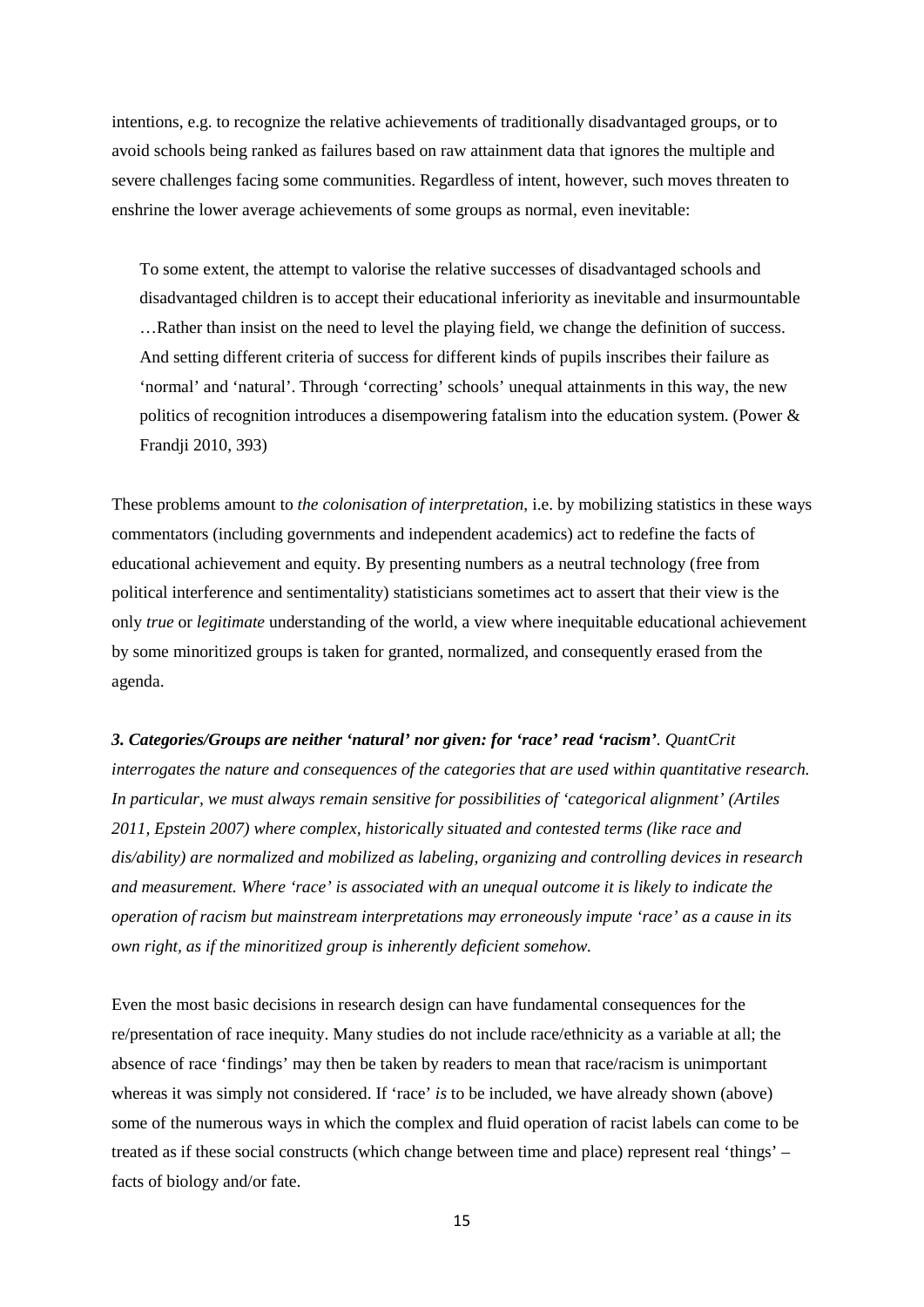If race and/or ethnicity are to be included in a study then *how* these ideas are operationalized will shape the findings. For example, we have noted above, in relation to access to elite British universities, that White students appear to be disadvantaged when compared with a crude BME composite group (that lumps together all minoritized students); and yet the same White students emerge as relatively privileged when compared with their Black Caribbean peers (see Figures 1  $\&$  2). We have frequently encountered White analysts who proclaim that race was not a factor when, in fact, they have simply compared White students against *everyone else* (in a crude non-white composite). Critical race scholars instantly recognize the meaninglessness of such a binary comparison but trying to be more sensitive to race complexities is no easy matter. If using too *few* ethnic categories is one way to produce meaningless results, then using too *many* categories can be almost as bad. For example, we once worked with a school that claimed to conduct rigorous ethnic monitoring and found no significant differences between ethnic groups' attainment; on closer inspection we discovered that the school used a list of more than 70 separate ethnic categories, meaning that few of the cell sizes contained enough students to have any confidence in the results.

A particular problem in quantitative research on race is that 'race' is frequently interpreted as if it signals a *pre-existing* fixed quality (or lack of it). In particular, Black groups in the UK and African American and Latinex students in the US, are often viewed through a deficit lens by politicians, teachers and academics alike. This means that research which may have been intended to expose and challenge a race inequity becomes yet more fodder for racist practices and beliefs. Imagine, for example, that a project finds that 'race was significantly correlated with lower achievement'. A critical race theorist will likely interpret the sentence to mean that *racism* is a significant factor that affects the chances of achieving. But uncritical White observers, practitioners and policy-makers may take away the message that some races are less *able* to achieve. One way of prompting ourselves to question such thinking is to automatically replace terms like 'race' and 'ethnic origin' with the couplet '*race/racism'*. The idea of 'race' always carries the inherent threat of racist assumptions and actions (Leonardo 2013; Omi & Winant 1993) and so the move is conceptually legitimate *and* useful in the practical sense of prompting the reader to view race critically as a social construct that historically separates and oppresses particular groups.

Unfortunately, academic research and education policy is replete with examples where race is treated as having *a priori* existence that explains inequality by reference to assumed deficits on the part of minoritized groups. The following example is from the first education policy statement issued by a newly elected British government in 2010: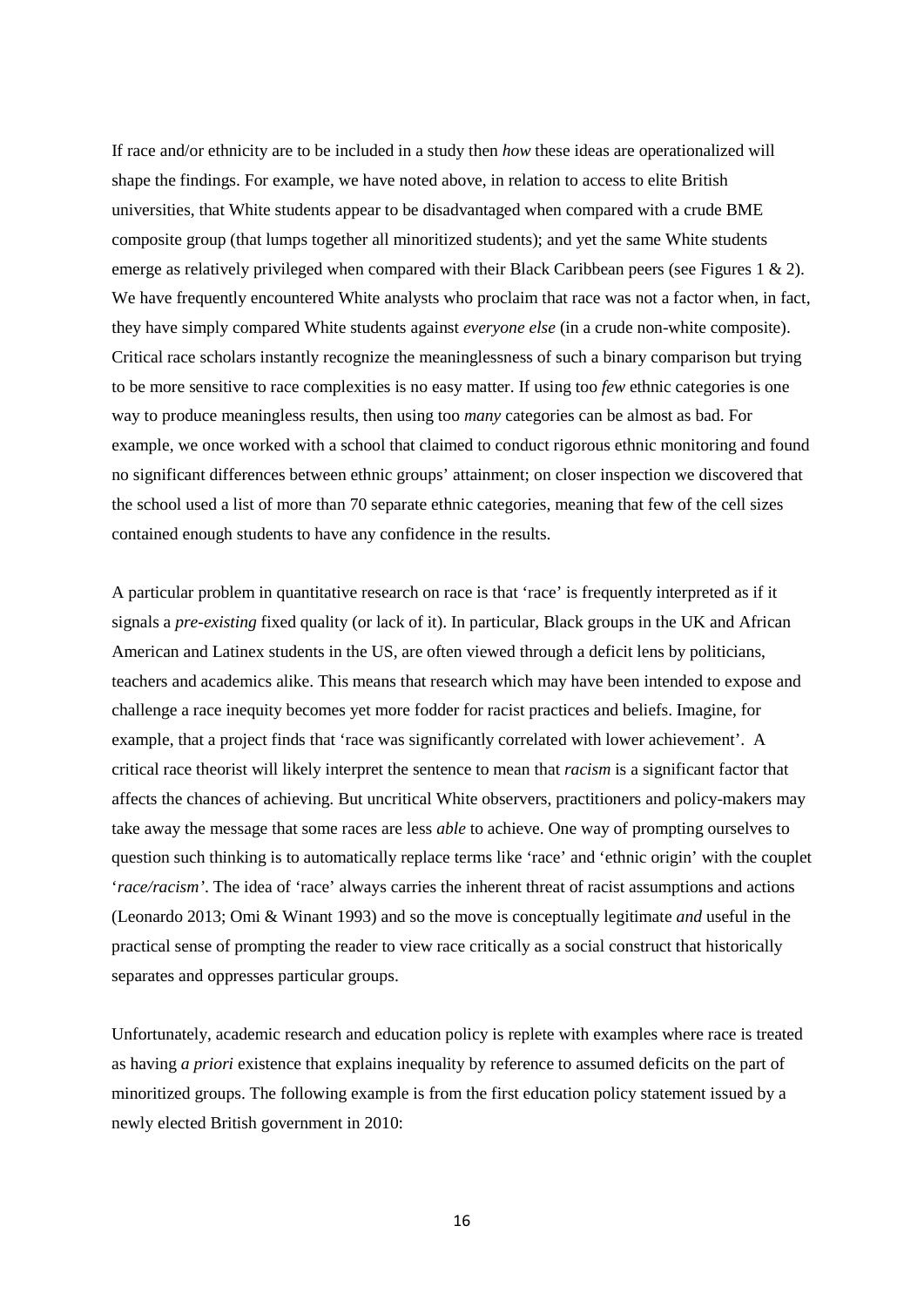We must also address serious issues of inequality – both black boys and pupils receiving free school meals are three times more likely to be excluded than average. Giving teachers the power to intervene early and firmly to tackle disruptive behaviour can get these children's lives back on track. (DfE 2010, para 3.5)

It is sobering that disproportionate expulsion from school is highlighted as a 'serious' issue of 'inequality' and yet the proposed solution is to give teachers more powers to penalize 'disruptive behavior.' Clearly the government assumed that the exclusion problem lay in the behavior of Black students and not the racialised disciplinary regimes that historically over-exclude Black students from British schools (see Blair 2001; Gillborn 2008). As usual, good-intentions are no protection against slipping into the erroneous belief in race as a fixed identity and a causal factor in its own right. Under the heading 'equality areas', for example, a report seeking to identify inequalities in British higher education offered the following definition:

#### *Black and minority ethnic*

This definition is widely recognised and used to identify patterns of marginalisation and segregation caused by an individual's ethnicity. (Equality Challenge Unit 2014, 5).

Racist patterns of inequality (in access, graduation and achievement) are *associated* with ethnic origin; a critical scholar would look to identify ways in which *racism* has shaped these outcomes; but such 'patterns' are in no way '*caused* by an individual's ethnicity'. Adopting our suggested technique of using a 'race/racism' couplet (above) helps to disrupt such thinking; the sentence would now read:

This definition is widely recognised and used to identify patterns of marginalisation and segregation caused by race/racism.

*4. Voice and Insight: data cannot 'speak for itself'. QuantCrit recognizes that data is open to numerous (and conflicting) interpretations and, therefore, QuantCrit assigns particular importance to the experiential knowledge of people of color and other 'outsider' groups (including those marginalized by assumptions around class, gender, sexuality, and dis/ability) and seeks to foreground their insights, knowledge and understandings to inform research, analyses, and critique.*

As we have already noted (see above in relation to Big Data), numbers are social constructs and likely to embody the dominant (racist) assumptions that shape contemporary society. At every stage in the production of statistics there is the opportunity for racialized assumptions to come into play. Consequently, in many cases, numbers speak for White racial interests; their presentation, as objective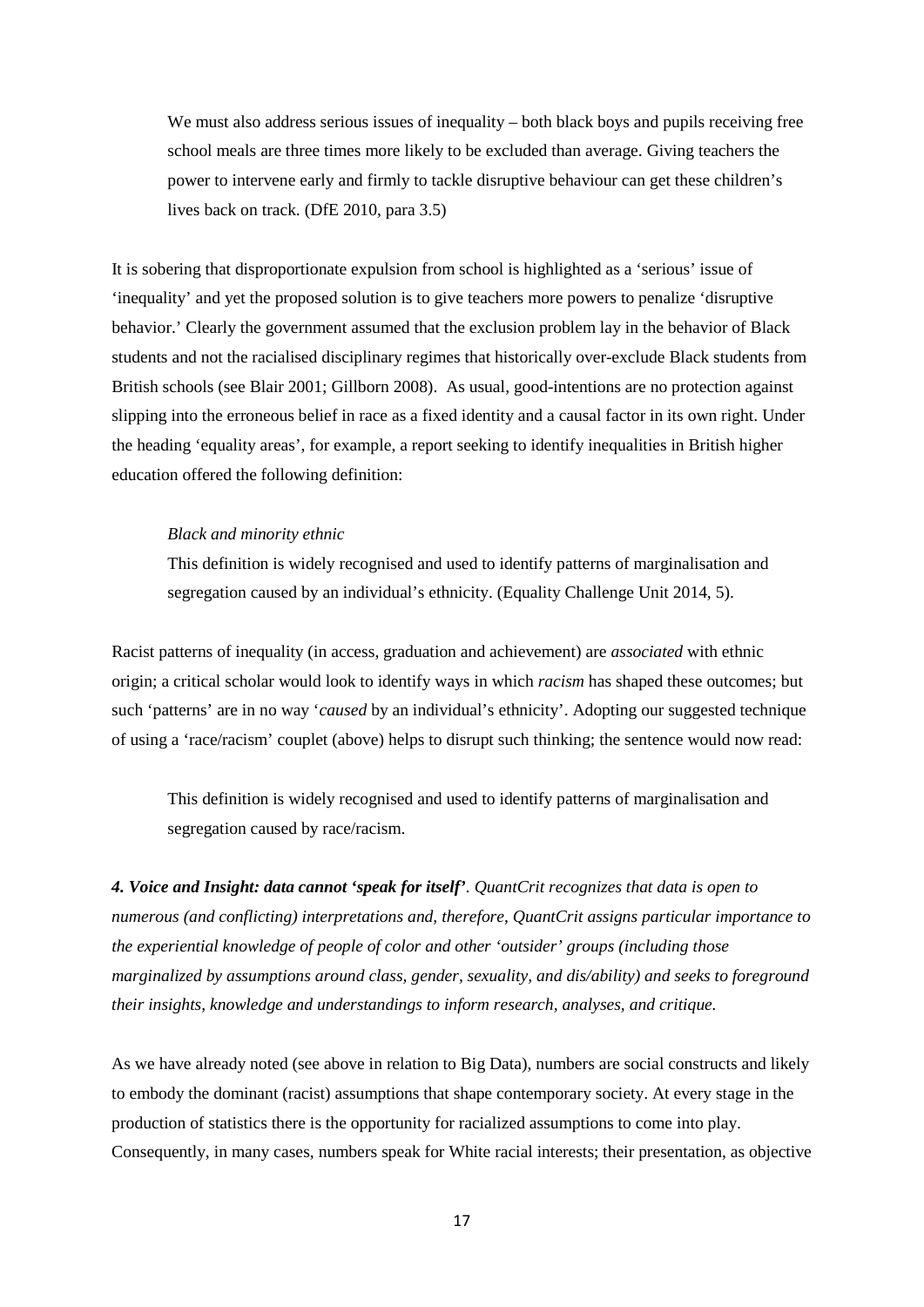and factual, merely adds to the danger of racist stereotyping where uncritical taken-for-granted understandings lay at the heart of analyses.

Quantitative analyses that claim to control for the separate influence of different factors are especially prone to misunderstanding and misrepresentation. Such '*regression'* analyses rely on statistical models that are complex and often only partially explained in published accounts. Nevertheless, the results are frequently reported as if they describe the real world rather than being an artifact of statistical manipulations. Regression analyses can turn reality on its head. In an earlier paper, for example, we described a prominent research study in which several minoritized groups were *less* likely to gain access to a higher level of teaching and assessment. However, the researchers performed a regression analysis that claimed to control for the *separate* influence of numerous factors (such as maternal education, socio-economic background and prior attainment); the regression analysis described most of the minority groups as being *over*-represented (the reverse of their representation in the real world) and this was the finding that was reported in the press (Gillborn 2010a, 261-3).

A vital problem lies in the failure of many analysts to realize that racism does not operate separately to factors such as prior attainment, income, and maternal education. Racism operates *through* and *between* many of these factors simultaneously. In a society that is structured by racial domination, the impact of racism will be reflected across many different indicators simultaneously. By trying to disentangle these elements regression analyses imagine that numerous factors (including prior attainment, socio-economic status and parental education) are entirely independent of racist influences. Worse still, they treat inequalities in those indicators as if they are a sign of internal deficit on the part of the minoritized group rather than a socially constituted injustice. The use of 'prior attainment' scores is a particularly important example of this. Quantitative researchers frequently use students' test results at an earlier stage of their education as a way to group students of similar 'ability', comparing 'like-with-like', but this erases racism and blames the students:

the racism that the kids experience on a daily basis [in ranked teaching groups, with restricted curricula and less-experienced teachers] translates into lower scores … But those scores are then used to gauge "ability" and "prior attainment" …the differences in prior attainment are treated as if they were deficits in the students themselves and nothing to do with their schools (Gillborn 2010a, 266).

**5.** *Social justice/equity orientation: QuantCrit rejects false and self-serving notions of statistical research as value-free and politically neutral. CRT scholarship is oriented to support social justice goals and work to achieve equity, e.g. by critiquing official analyses that trade on deficit assumptions,*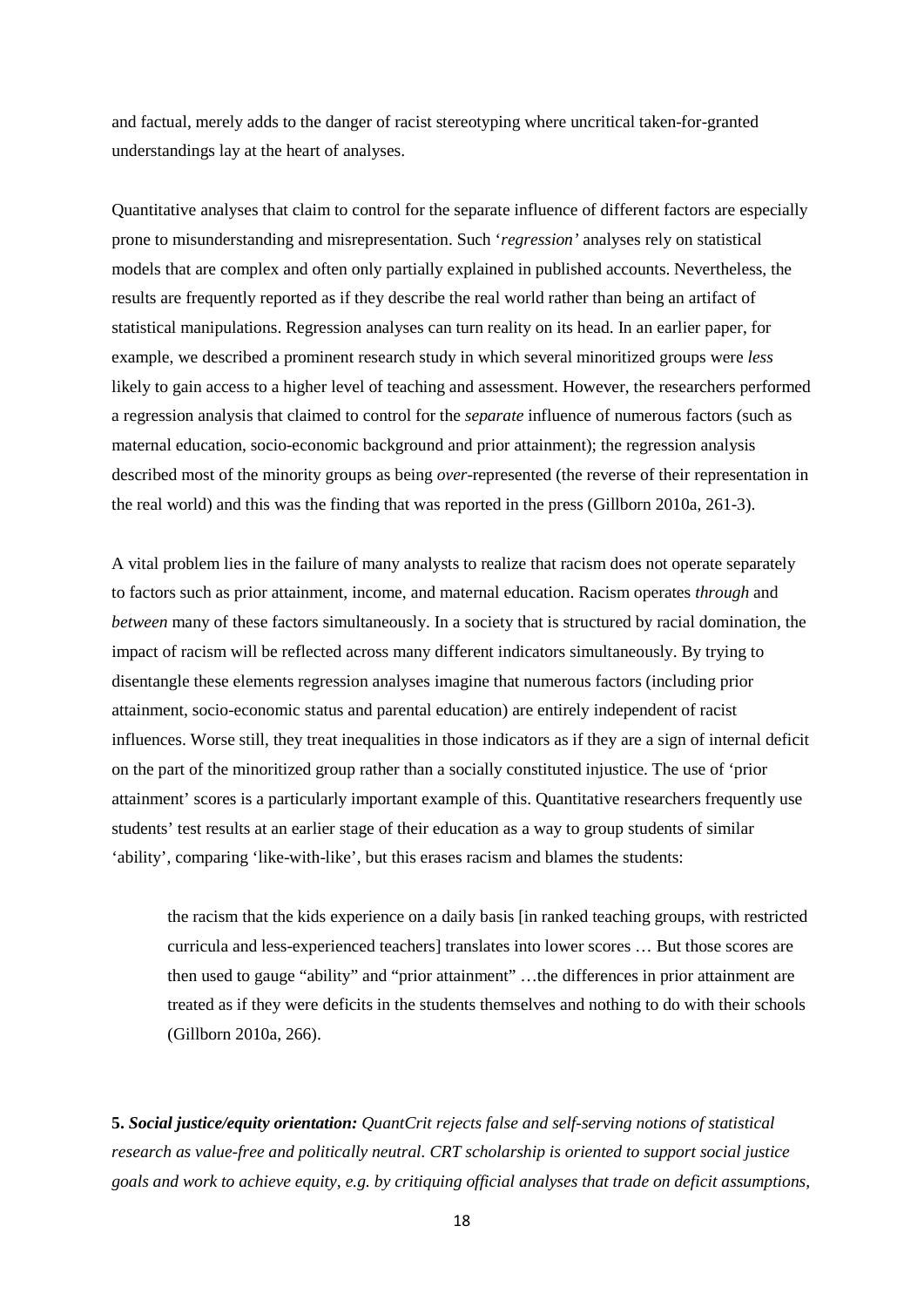*and working with minoritized communities and activist groups to provide more insightful, sensitive and useful research that adds a quantitative dimension to anti-oppressive praxis.*

This does not mean that critical race theorists should dispense with quantitative approaches but that they should adopt a position of principled ambivalence, neither rejecting numbers out of hand nor falling into the trap of imagining that numeric data have any kind of enhanced status, value, or neutrality. This is a stance that anti-racist scholars and activists have long practiced, for example, when they contest supposedly scientific claims about the biological nature of race - sometimes by invoking what science tells us about the unscientific status of race (Warmington 2009). Critical race theorists work simultaneously *with* and *against* race, i.e. we know that race only exists as a social construct, but we recognize the sometimes murderous power of the fiction and seek to engage, resist and ultimately destroy race/racism. Similarly, QuantCrit should work with/against numbers by engaging with statistics as a fully social aspect of how race/racism is constantly made and legitimated in society. Like Covarrubias & Vélez (2013, 271) we see hope in the fact that policy-makers preference for numbers might offer a role for statistics in the radical critique of White supremacy, but we emphasize that this is a deeply misguided preference which has a habit of evaporating when the numbers tell an unwelcome story:

Humanism's search for an originary, or genetic, human experience is quickly betrayed when, upon deconstruction, human experience appears cultural or racial (usually Eurocentric or White), and not universal. So what initially appears as general becomes a front for the universalization of a particular racialized experience. (Leonardo 2005, 405)

#### **CONCLUSION**

'The real danger is not that computers will begin to think like men, but that men will begin to think like computers.' Sydney J. Harris (in O'Hagan 2011)

Quantitative data is often used to shut down, silence and belittle equity work. Whenever governments, employers, or educators, are challenged on their poor performance in relation to an under-represented group, they will typically reach for statistics in an effort to show that they are *really* much better than you might think. Such responses usually involve highly selective decisions about which populations to include in the calculations, how recently the data were collected, and which other variables might be used to recalculate the numbers and produce a result more to the liking of the institution that is under fire. Despite all these numerous decisions and manipulations, many people continue to assume that numbers have some form of inherent value – more objective, factual and real than 'mere'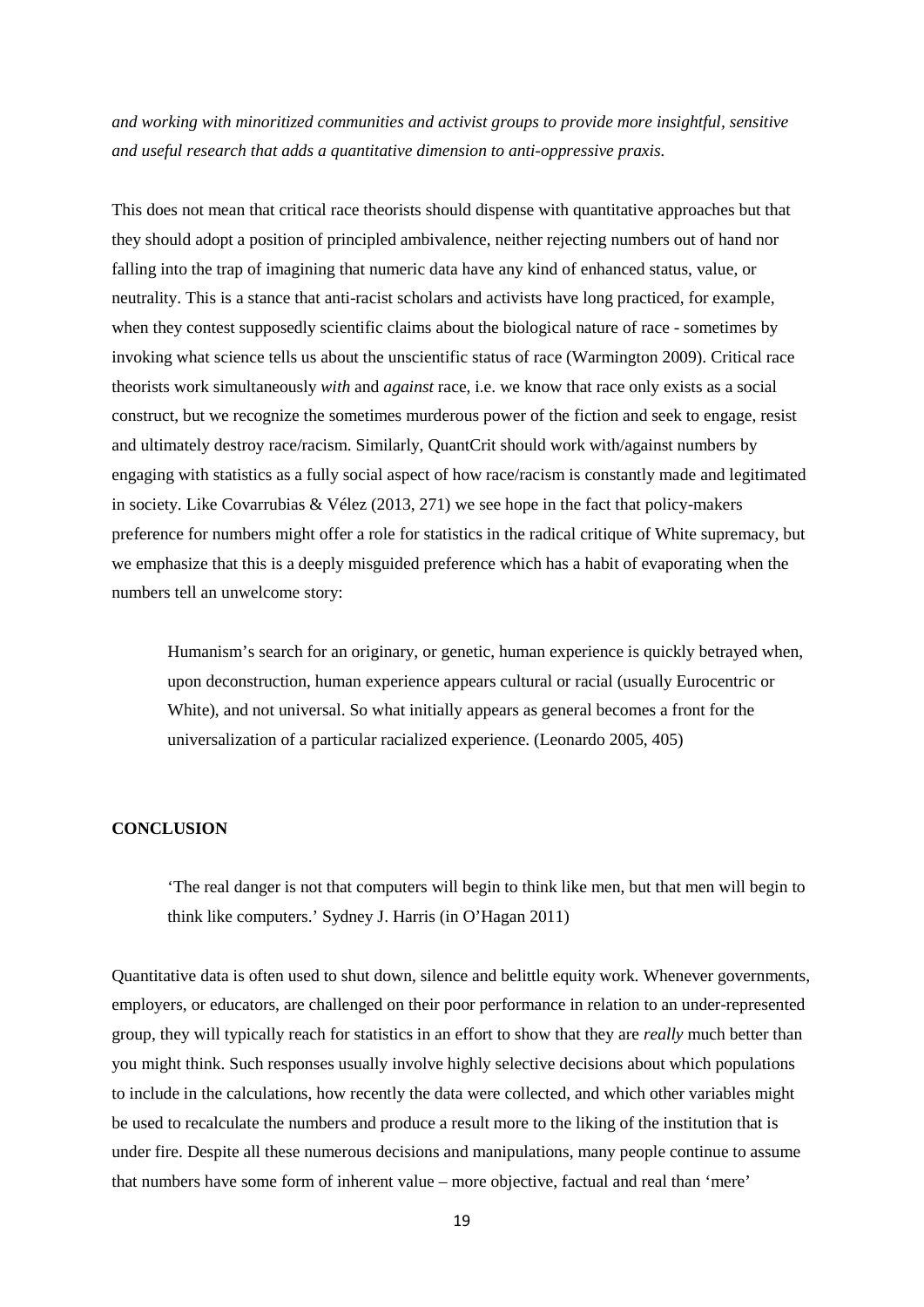testimony or human experience. Such assumptions are not only incorrect, they are dangerous. In this paper we have argued that quantitative data are socially constructed in exactly the same way as other forms of research material (including interviews and ethnographic observations). Numbers' authoritative façade often hides a series of assumptions and practices which mean, more often than not, that statistics will embody the dominant assumptions that shape inequity in society. Radical scholars are right to be suspicious of quantitative material; the data are often generated and analyzed by people with little interest in, or understanding of, social inequality. Qualitative data, exploring people's complex and multifaceted experiences and perspectives, may be inherently better suited to exposing and opposing racist social processes. However, we believe that there is value in trying to use statistics responsibly and toward radical egalitarian ends; we have proposed that a useful way ahead would be to adapt some of the tenets of critical race theory and apply them to the specific issues faced when handling quantitative data.

We have proposed five principles that might usefully guide early attempts to practice quantitative critical race theory (or 'QuantCrit').

- 1. the centrality of racism
- 2. numbers are not neutral
- 3. categories are neither 'natural' nor given: for 'race' read 'racism'
- 4. voice and insight: data cannot 'speak for itself'
- 5. using numbers for social justice

The principles are explicitly modeled on the basic tenets of CRT and we expect that, like CRT itself, QuantCrit will take on new forms as it is practiced by scholars facing a range of challenges in different contexts. To date, quantitative data have not featured significantly in CRT scholarship and, as we have shown, there is good reason for this. Nevertheless, we believe that statistical analyses have the potential to be used in the service of equity goals, not least to expose and delegitimize the racist (and sexist, classist, hetero-normative, and ablest) assumptions, policies and practices that are currently supported by the uncritical use of quantitative data.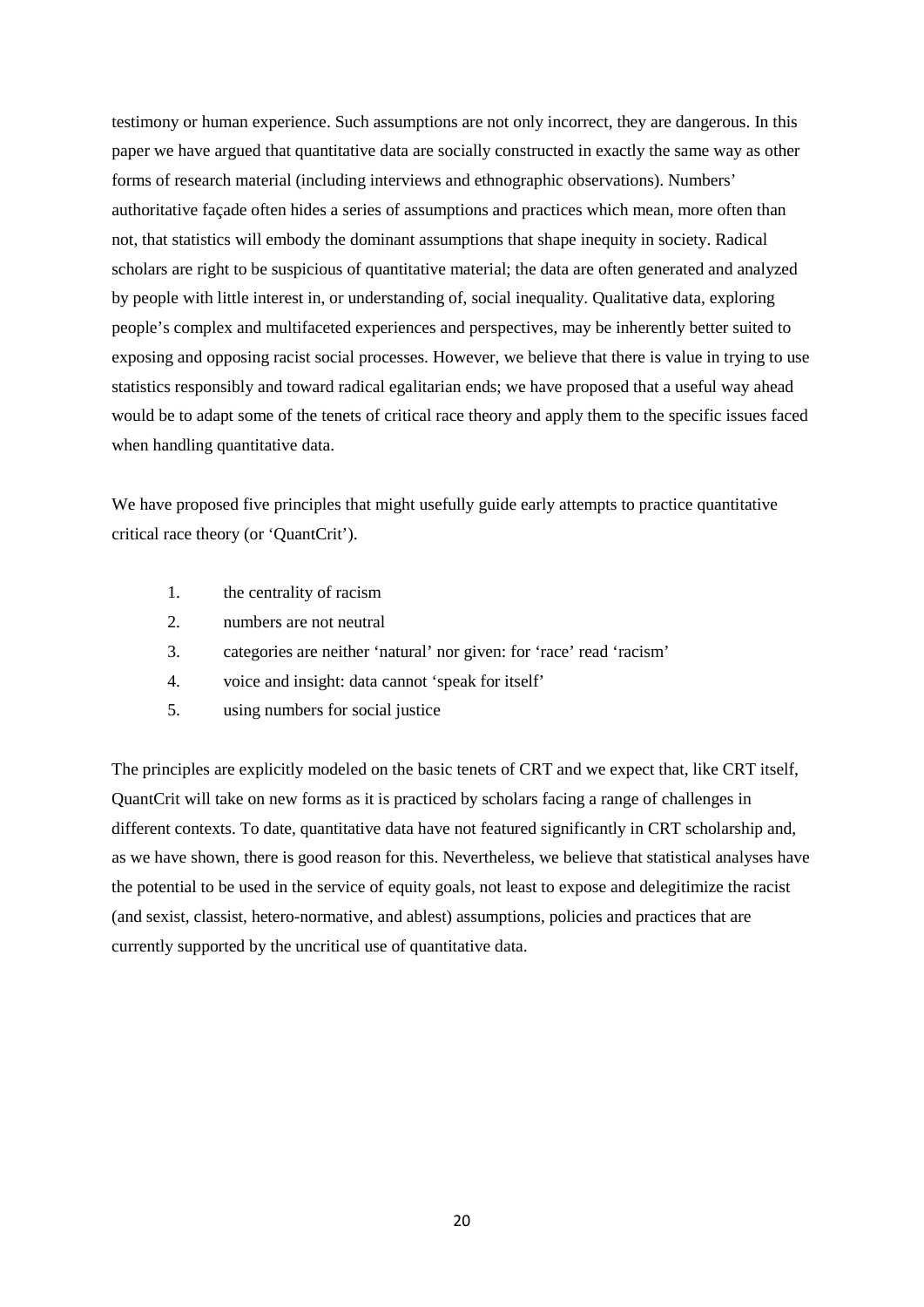#### **Acknowledgements**

This paper draws on research conducted for the project *'Race, Racism and Education: inequality, resilience and reform'*, funded by the 2013 Research Award by the Society for Educational Studies (SES). We are especially grateful to our advisory group for their support and advice; especially Sir Keith Ajegbo, Hilary Cremin, Diane Rutherford, Sally Tomlinson and Joy Warmington. We are indebted to the editors of this special issue for their detailed comments on the text and to our colleague Claire E. Crawford for her help with final revisions.

#### **References**

- Anderson, C. 2008. The End of Theory: The Data Deluge Makes the Scientific Method Obsolete, *Wired*, [http://archive.wired.com/science/discoveries/magazine/16-07/pb\\_theory/](http://archive.wired.com/science/discoveries/magazine/16-07/pb_theory/)
- Annamma, S.A., Connor, D. & Ferri, B. 2013. Dis/ability critical race studies (DisCrit): theorizing at the intersections of race and dis/ability, *Race Ethnicity and Education*. 16, no. 1: 1-31.
- Apple, M.W. 2001. *Educating the 'Right' Way: Markets, Standards, God, and Inequality.* New York: RoutledgeFalmer.
- Artiles, Alfredo J. 2011. Toward an Interdisciplinary Understanding of Educational Equity and Difference: The Case of the Racialization of Ability, *Educational Researcher*, 40, no. 9: 431- 445.
- Barber, M. 2012. *Instruction to Deliver: fighting to transform Britain's public services*. York: Methuen.
- BBC Radio 4. '*Mathematical modelling with Lisa Jardine'*. Broadcast 11 Feb 2013. <http://www.bbc.co.uk/programmes/b01qhqfv>
- Bell, D. 1980a. *Race, Racism and American Law.* Boston: Little Brown.
- Bell, D. 1980b. Brown v. Board of Education and the interest convergence dilemma. *Harvard Law Review*, 93, 518-533.
- Blair, M. 2001. *Why Pick on Me? School Exclusion and Black Youth*. Stoke-on-Trent: Trentham.
- Bradbury, A. 2011. Equity, ethnicity and the hidden dangers of 'contextual' measures of school performance, *Race Ethnicity and Education*, 14, no. 3: 277-291.
- Coffield, F. & Vignoles, A. 1997. *Widening Participation in Higher Education by Ethnic Minorities, Women and Alternative Students,* Report 5.<https://www.leeds.ac.uk/educol/ncihe/>
- Connolly, P. 2007. *Quantitative Data Analysis in Education: A Critical Introduction using SPSS*. London: Routledge.
- Connor, D.J., Ferri, B.A. & Annamma, S.A. eds. 2016. *DisCrit: Disability Studies and Critical Race Theory in Education.* New York: Teachers College Press.
- Conservative Party. 2010. *Invitation to Join the Government of Britain: The Conservative Manifesto 2010*. London: Conservative Party.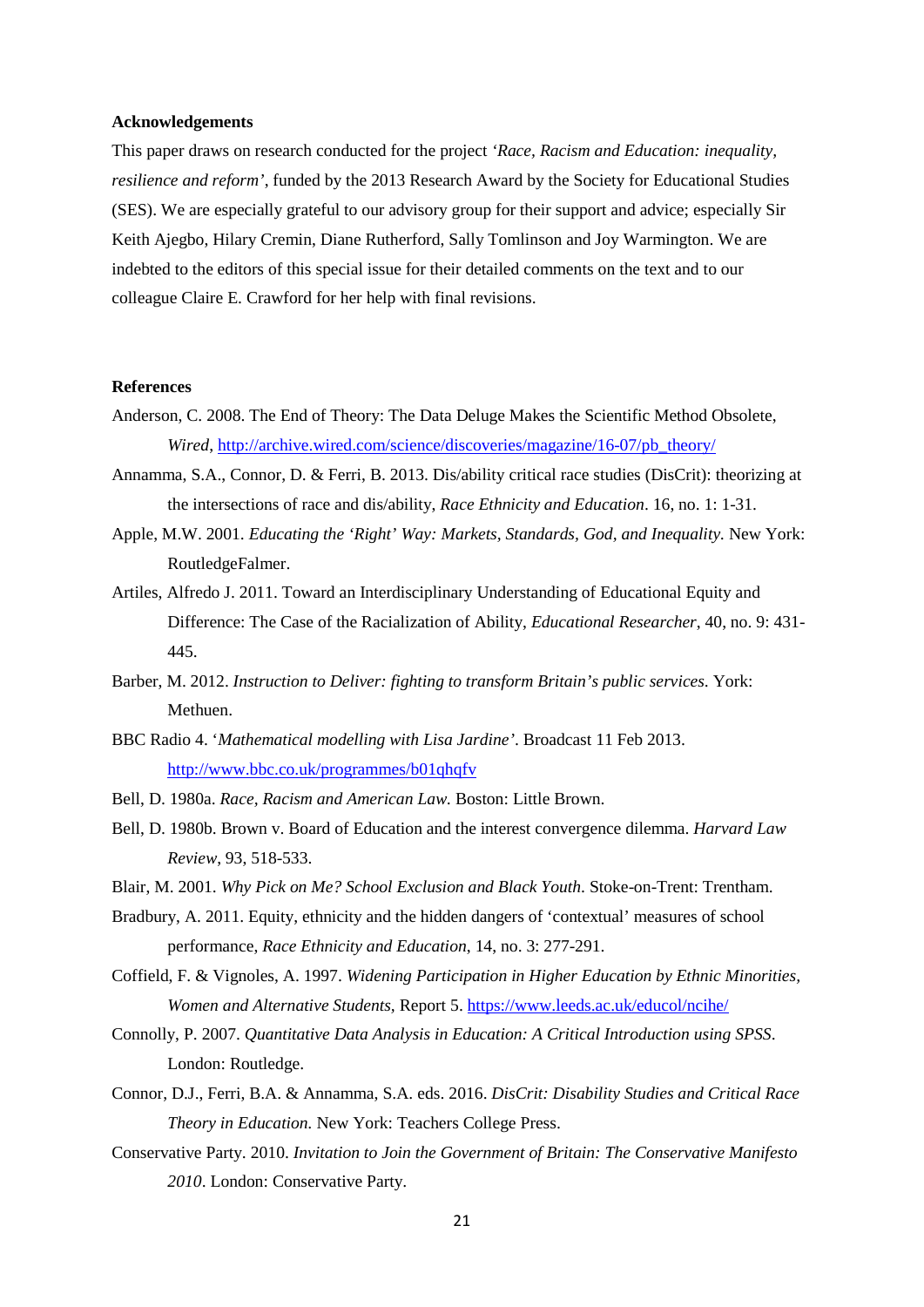- Covarrubias, A. & Vélez, V. 2013. Critical Race Quantitative Intersectionality: an anti-racist research paradigm that refuses to 'let the numbers speak for themselves', in *Handbook of Critical Race Theory in Education*, ed. M. Lynn & A.D. Dixson, 270-85, New York: Routledge.
- Crawford, C. & Greaves, E. 2015. *Socio-economic, ethnic and gender differences in HE participation, BIS Research Paper no. 186.* London: Department for Business Innovation & Skills.
- Crenshaw, K. 2002. The First decade: Critical reflections, or 'A Foot in the Closing Door', *UCLA Law Review*, 49, 1343-1372.
- Darling-Hammond, L. 2007. Race, Inequality and Educational Accountability: The Irony of No Child Left Behind. *Race Ethnicity and Education*, 10, no. 3: 245-260.
- Delgado, R. 1995. *The Rodrigo Chronicles: conversations about America and race*. New York: New York University Press.
- Delgado, R. 2006. Rodrigo's Roundelay: Hernandez v. Texas and the Interest-Convergence Dilemma, *Harvard Civil Rights-Civil Liberties Law Review*, 41: 40-65.
- Delgado, R. and Stefancic, J. 2001. *Critical Race Theory: an introduction*. London: New York University Press.
- Department for Business, Innovation & Skills. 2014. Press release: £73 million to improve access to data and drive innovation. [https://www.gov.uk/government/news/73-million-to-improve](https://www.gov.uk/government/news/73-million-to-improve-access-to-data-and-drive-innovation)[access-to-data-and-drive-innovation](https://www.gov.uk/government/news/73-million-to-improve-access-to-data-and-drive-innovation)
- Department for Education. (DfE). 2010. *The Importance of Teaching: The Schools White Paper*. London: DfE.
- Department for Education. (DfE). 2015. *Reading: the next steps*. London: DfE.
- Dixson, A.D. & Lynn, M. 2013. Introduction, in M. Lynn & A.D. Dixson. Eds. 2013. *Handbook of Critical Race Theory in Education.* New York: Routledge. 1-6.
- Dixson, A.D. & Rousseau, C.K. eds. 2006. *Critical Race Theory in Education: All God's Children Got a Song*. New York, Routledge.
- Donnor, J. 2016. Derrick Bell, Brown, and the Continuing Significance of the Interest-Convergence Principle, in *Covenant Keeper*, Eds. Gloria Ladson-Billings & William F. Tate, 81-89. New York: Peter Lang.
- Doughty, S. 2015. White British pupils fall behind ethnic groups in race for university, *The Daily Mail*, 11 November, [http://www.dailymail.co.uk/news/article-3312935/White-British-pupils](http://www.dailymail.co.uk/news/article-3312935/White-British-pupils-fall-ethnic-groups-race-university-minorities-likely-higher-education.html)[fall-ethnic-groups-race-university-minorities-likely-higher-education.html](http://www.dailymail.co.uk/news/article-3312935/White-British-pupils-fall-ethnic-groups-race-university-minorities-likely-higher-education.html)
- Epstein S. 2007. *Inclusion: The politics of difference in medical research*. Chicago: University of Chicago Press.
- Equality Challenge Unit. 2014. Equality in higher education: statistical report 2014. <http://www.ecu.ac.uk/wp-content/uploads/2014/11/Equality-in-HE-student-data-2014.xlsx>
- Gillborn, D. 2005. Education policy as an act of white supremacy: whiteness, critical race theory and education reform, *Journal of Education Policy*, 20, no. 4: 485-505.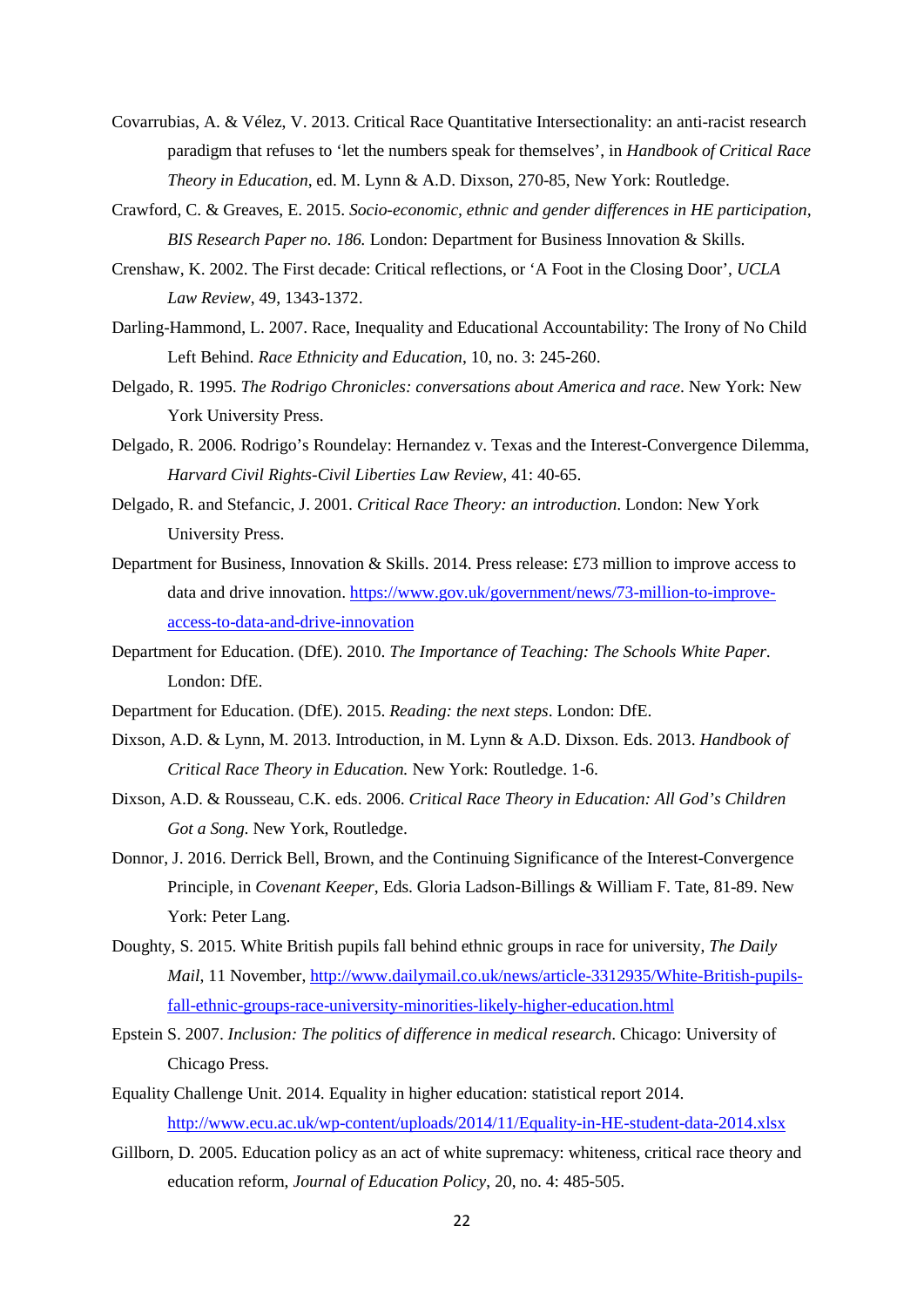Gillborn, D. 2008. *Racism and Education: Coincidence or Conspiracy?* London: Routledge.

- Gillborn, D. 2010a. The colour of numbers: surveys, statistics and deficit-thinking about race and class, *Journal of Education Policy* 25, no. 2: 253-276.
- Gillborn, D. 2010b. The White working class, racism and respectability: victims, degenerates and interest-convergence. *British Journal of Educational Studies* 58, no. 1: 2-25.
- Gillborn, D. 2014. Racism as Policy: A Critical Race Analysis of Education Reforms in the United States and England. *The Educational Forum*, 78, no. 1: 26-41.
- Gillborn, D. & Youdell, D. 2000. *Rationing Education: Policy, Practice, Reform and Equity*. Buckingham: Open University Press.
- Gorard, S. & Smith, E. 2008. (Mis)Understanding underachievement: a response to Connolly, *British Journal of Sociology of Education*, 29, no. 6: 705-714.
- Gove, M. 2013. Secretary of State for Education Michael Gove's statement in the House on the OECD's 2012 PISA results. *Oral statement to Parliament*. <https://www.gov.uk/government/speeches/2012-oecd-pisa-results>
- Harding, E. 2015. Schools caught cheating in exams to boost rankings with teachers altering answers and pupils copying from text books, *Daily Mail,* [http://www.dailymail.co.uk/news/article-](http://www.dailymail.co.uk/news/article-3123992/How-schools-cheating-exams-boost-league-table-position-claims-teachers-altered-exam-answers.html#ixzz4GlcpAwcD)[3123992/How-schools-cheating-exams-boost-league-table-position-claims-teachers-altered](http://www.dailymail.co.uk/news/article-3123992/How-schools-cheating-exams-boost-league-table-position-claims-teachers-altered-exam-answers.html#ixzz4GlcpAwcD)[exam-answers.html#ixzz4GlcpAwcD](http://www.dailymail.co.uk/news/article-3123992/How-schools-cheating-exams-boost-league-table-position-claims-teachers-altered-exam-answers.html#ixzz4GlcpAwcD)
- Hursh, D. 2007. Exacerbating inequality: the failed promise of the No Child Left Behind Act. *Race Ethnicity and Education* 10, no. 3: 295-308.
- Instead Consultancy. 2011. *Equalities in education – paper 7: The changing legal framework*. London: Instead Consultancy.
- Khomami, N. 2015. White British pupils least likely to go to university, says research, *The Guardian*, 11 November, [http://www.theguardian.com/education/2015/nov/11/white-british-pupils-least](http://www.theguardian.com/education/2015/nov/11/white-british-pupils-least-likely-to-go-to-university-report)[likely-to-go-to-university-report](http://www.theguardian.com/education/2015/nov/11/white-british-pupils-least-likely-to-go-to-university-report)

Kirkup, J. 2015. It is a scandal that ethnic minority kids are more likely to go to university than poor white ones, *The Telegraph,* 10 November, [http://www.telegraph.co.uk/education/universityeducation/11986204/It-is-a-scandal-that](http://www.telegraph.co.uk/education/universityeducation/11986204/It-is-a-scandal-that-ethnic-minority-kids-are-more-likely-to-go-to-university-than-white-ones.html)[ethnic-minority-kids-are-more-likely-to-go-to-university-than-white-ones.html](http://www.telegraph.co.uk/education/universityeducation/11986204/It-is-a-scandal-that-ethnic-minority-kids-are-more-likely-to-go-to-university-than-white-ones.html)

- Ladson-Billings, G. 1998. Just what is critical race theory and what's it doing in a *nice* field like education? *International Journal of Qualitative Studies in Education*, 11, 7-24.
- Ladson-Billings, G. & Tate, W.F. 1995. Toward a critical race theory of education, *Teachers College Record*, 97, no. 1: 47-68.
- Larson, J., Mattu, S., Kirchner, L. & Angwin, J. 2016. How We Analyzed the COMPAS Recidivism Algorithm, *ProPublica: Journalism in the Public Interest*, <https://www.propublica.org/article/how-we-analyzed-the-compas-recidivism-algorithm>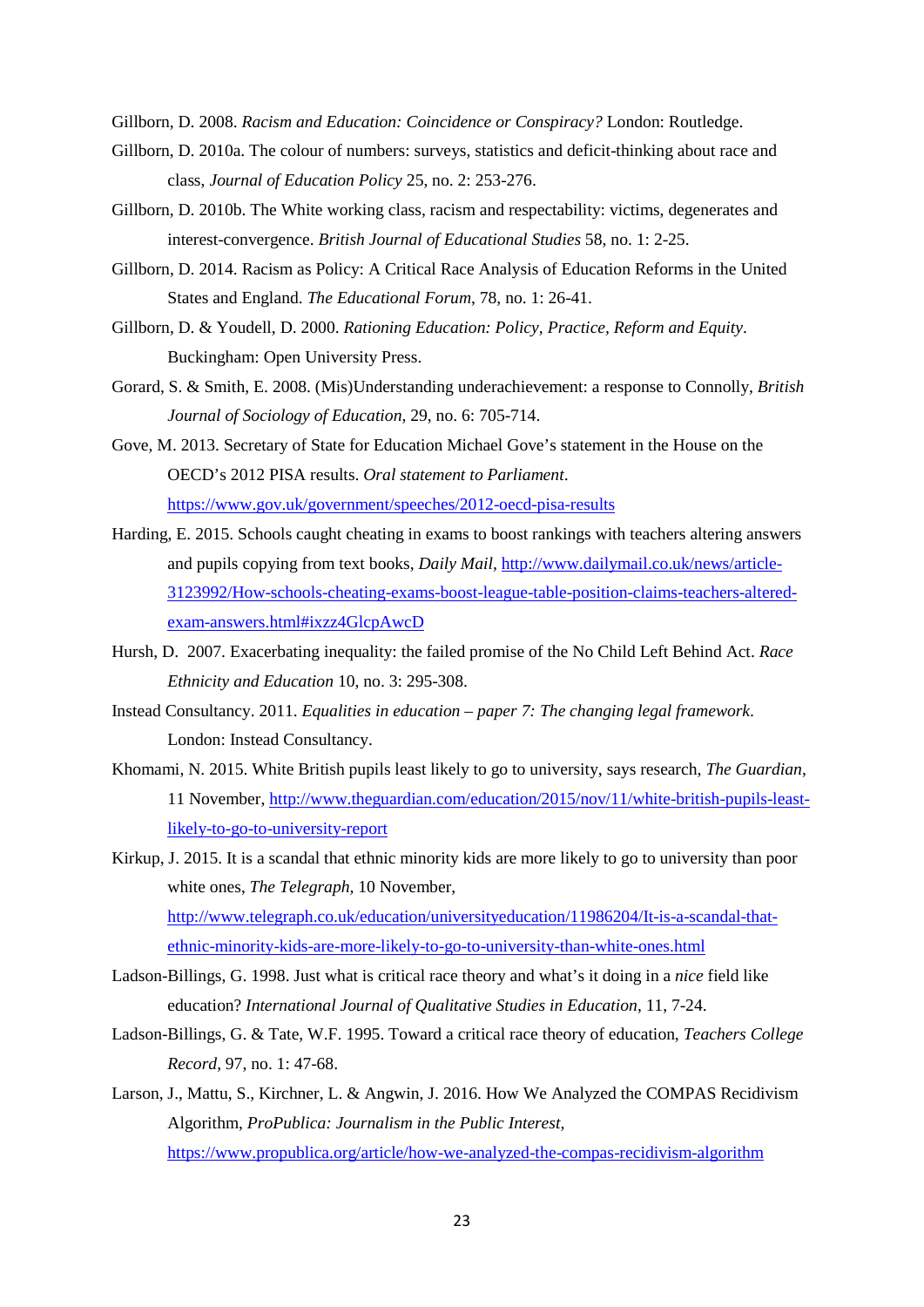- Lauder, H., Brown, P., Dillabough, J-A., & Halsey, A. H. eds. 2006. *Education, Globalization & Social Change*. Oxford: Oxford University Press.
- Leonardo, Z. 2005. Through the multicultural glass: Althusser, ideology and race relations in postcivil rights America. *Policy Futures in Education* 3, no. 4: 400–12.
- Leonardo, Z. 2011. After the Glow: race ambivalence and other educational prognoses, *Educational Philosophy and Theory* 43, no. 6: 675-98.
- Leonardo, Z. 2013. *Race Frameworks: a multidimensional theory of racism and education.* New York: Teachers College Press.
- Lingard, B. 2011. Policy as numbers: ac/counting for educational research, *Australian Educational Researcher*, 38: 355–382.
- Lingard, B. Creagh, S. & Vass, G. 2012. Education policy as numbers: data categories and two Australian cases of misrecognition. *Journal of Education Policy* 27, no. 3: 315-333.
- Lowry, S & Macpherson, G. 1988. A blot on the profession, *British Medical Journal* 296, no. 6623: 657-658.
- Lynn, M. & Dixson, A.D. eds. 2013. *Handbook of Critical Race Theory in Education*. New York: Routledge.
- Matsuda, M.J., Lawrence, C.R., Delgado, R. & Crenshaw, K.W. Eds. 1993. *Words that Wound: Critical race theory, assaultive speech, and the First Amendment*. Boulder CO: Westview Press.
- Mayer-Schonberger, V. & Cukier, K. 2013. *Big Data: A Revolution That Will Transform How We Live, Work and Think*. London: Hodder & Stoughton. Kindle Edition.
- Montoya, M.E. & Valdes, F. 2009. 'Latina/os' and Latina/o Legal Studies: A Critical and Self-Critical Review of LatCrit Theory and Legal Models of Knowledge Production, *Florida International University Law Review*, 4: 187-254.
- National Center for Education Statistics (no date) Program for International Student Assessment (PISA): Frequently Asked Questions[. https://nces.ed.gov/surveys/pisa/faq.asp](https://nces.ed.gov/surveys/pisa/faq.asp)
- Naughton, J. 2016. Even algorithms are biased against black men, *The Guardian*, 26 June, [https://www.theguardian.com/commentisfree/2016/jun/26/algorithms-racial-bias-offenders](https://www.theguardian.com/commentisfree/2016/jun/26/algorithms-racial-bias-offenders-florida)[florida](https://www.theguardian.com/commentisfree/2016/jun/26/algorithms-racial-bias-offenders-florida)
- Neave, G. 1998. The evaluative state reconsidered. *European Journal of Education*, 33, no. 3: 265– 284.
- O'Hagan, T. 2011. 'O computer, do we love you not wisely but too well?' lecture as part of the Centenary Celebrations, Department of Statistical Science, University College London: [https://www.ucl.ac.uk/statistics/department/centenary\\_ohagan.pdf](https://www.ucl.ac.uk/statistics/department/centenary_ohagan.pdf)
- Office for National Statistics (ONS). 2012. *Ethnicity and National Identity in England and Wales: 2011*. London: ONS.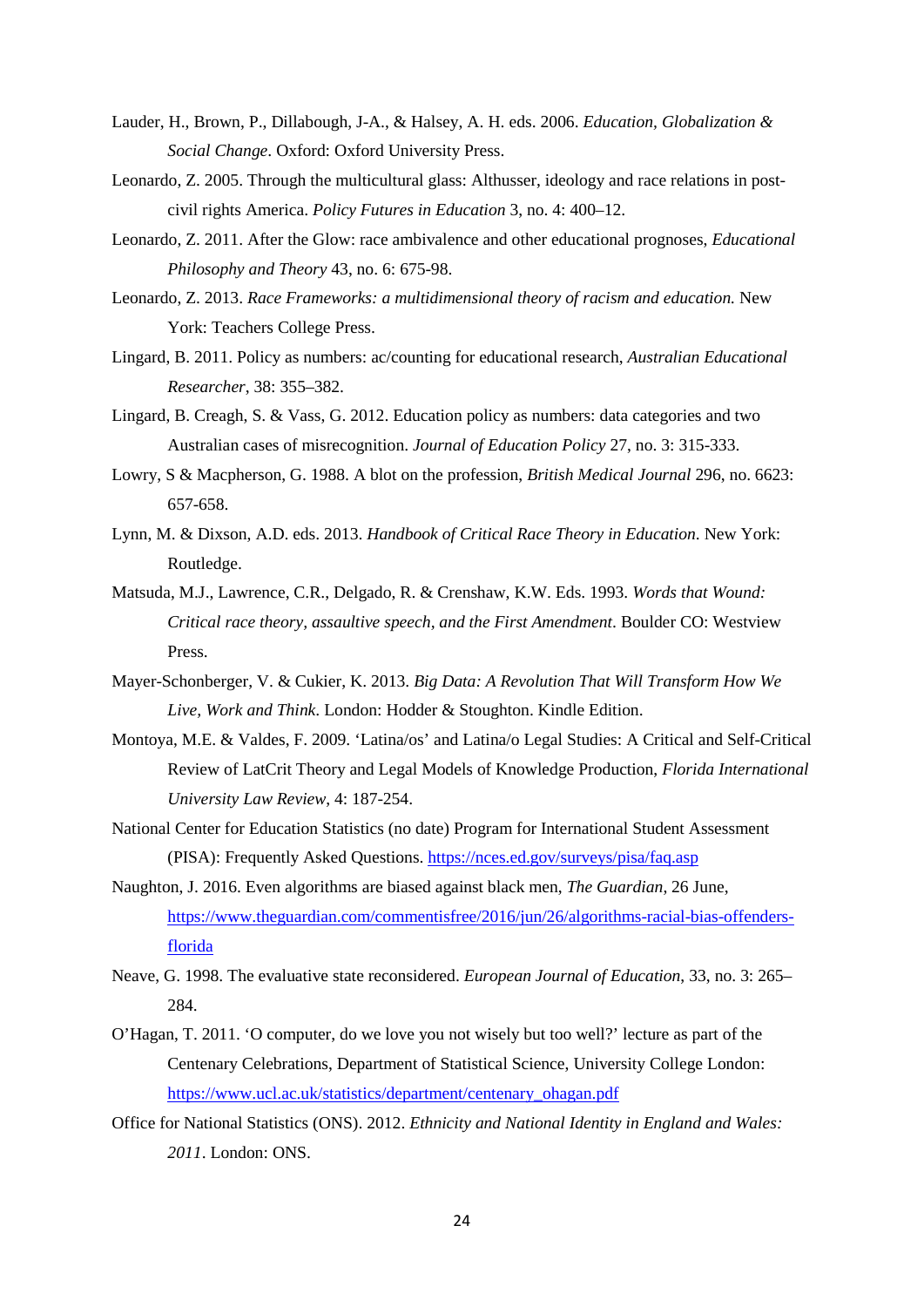[https://www.ons.gov.uk/peoplepopulationandcommunity/culturalidentity/ethnicity/articles/eth](https://www.ons.gov.uk/peoplepopulationandcommunity/culturalidentity/ethnicity/articles/ethnicityandnationalidentityinenglandandwales/2012-12-11) [nicityandnationalidentityinenglandandwales/2012-12-11](https://www.ons.gov.uk/peoplepopulationandcommunity/culturalidentity/ethnicity/articles/ethnicityandnationalidentityinenglandandwales/2012-12-11)

- Omi, M. & Winant, H. 1993. On the Theoretical Status of the Concept of Race, in G. Ladson-Billings and D. Gillborn Eds. 2004. *The RoutledgeFalmer Reader in Multicultural Education.* London: RoutledgeFalmer. 7-15.
- Ozga, J. & Lingard, B. 2007. Globalisation, education policy and politics, in B. Lingard & J. Ozga eds. *The RoutledgeFalmer Reader in Education Policy and Politics*. London: Routledge.
- Parker, L. 1998. "Race is ... race ain't": An exploration of the utility of critical race theory in qualitative research in education, *International Journal of Qualitative Studies in Education*, 11, no. 1: 43-55.
- Power, M. 1997. *The Audit Society: Rituals of verification*. Oxford: Oxford University Press.
- Power, S. & Frandji, D. 2010. Education markets, the new politics of recognition and the increasing fatalism towards inequality, *Journal of Education Policy*, 25, no. 3: 385-396.
- Rizvi, F. & Lingard, B. 2010. *Globalizing Education Policy*. London: Routledge.
- Rose, N. 1999. *Powers of freedom: Reframing political thought*. Cambridge: Cambridge University Press.
- Scott, S. 2016. PISA test results will measure exam reform success, *SchoolsWeek*, <http://schoolsweek.co.uk/pisa-test-results-will-measure-exam-reform-success/>
- Solórzano, Daniel G. & Delgado Bernal, D. 2001. Examining Transformational Resistance Through a Critical Race and Latcrit Theory Framework, *Urban Education*, 36, no. 3: 308-342.
- Solórzano, Daniel G. & Yosso, Tara J. 2002. Critical Race Methodology: Counter-Storytelling as an Analytical Framework for Education Research, *Qualitative Inquiry*, 8, no. 1: 23-44.
- Stewart, W. 2013. Is Pisa fundamentally flawed? *Times Educational Supplement*, 26th July 2013, <https://www.tes.com/news/tes-archive/tes-publication/pisa-fundamentally-flawed-0>
- Sullivan, E. 2007. A Critical Policy Analysis: The Impact of Zero Tolerance on Out-of-School Suspensions and Expulsions of Students of Color in the State of Texas by Gender and School Level. *Unpublished doctoral thesis, Texas A&M University*, [http://oaktrust.library.tamu.edu/bitstream/handle/1969.1/ETD-TAMU-1484/SULLIVAN-](http://oaktrust.library.tamu.edu/bitstream/handle/1969.1/ETD-TAMU-1484/SULLIVAN-DISSERTATION.pdf?sequence=1)[DISSERTATION.pdf?sequence=1](http://oaktrust.library.tamu.edu/bitstream/handle/1969.1/ETD-TAMU-1484/SULLIVAN-DISSERTATION.pdf?sequence=1)
- Sullivan, E., Larke, P.J., & Webb-Hasan, G. (2010) Using Critical Policy and Critical Race Theory to Examine Texas' School Disciplinary Policies, *Race, Gender & Class*, 17, nos 1-2: 72-87.

Sveinsson, K.P. ed. 2009. *Who Cares About the White Working Class?* London: Runnymede Trust.

- Tate, W.F. 1997. Critical race theory and education: History, theory, and implications. In M.W. Apple Ed. *Review of Research in Education, Vol. 22.* Washington DC: American Educational Research Association, 195-247.
- Taylor, E. 2000. Critical race theory and interest convergence in the backlash against Affirmative Action: Washington State and Initiative 200, in Taylor, Edward, Gillborn, David & Ladson-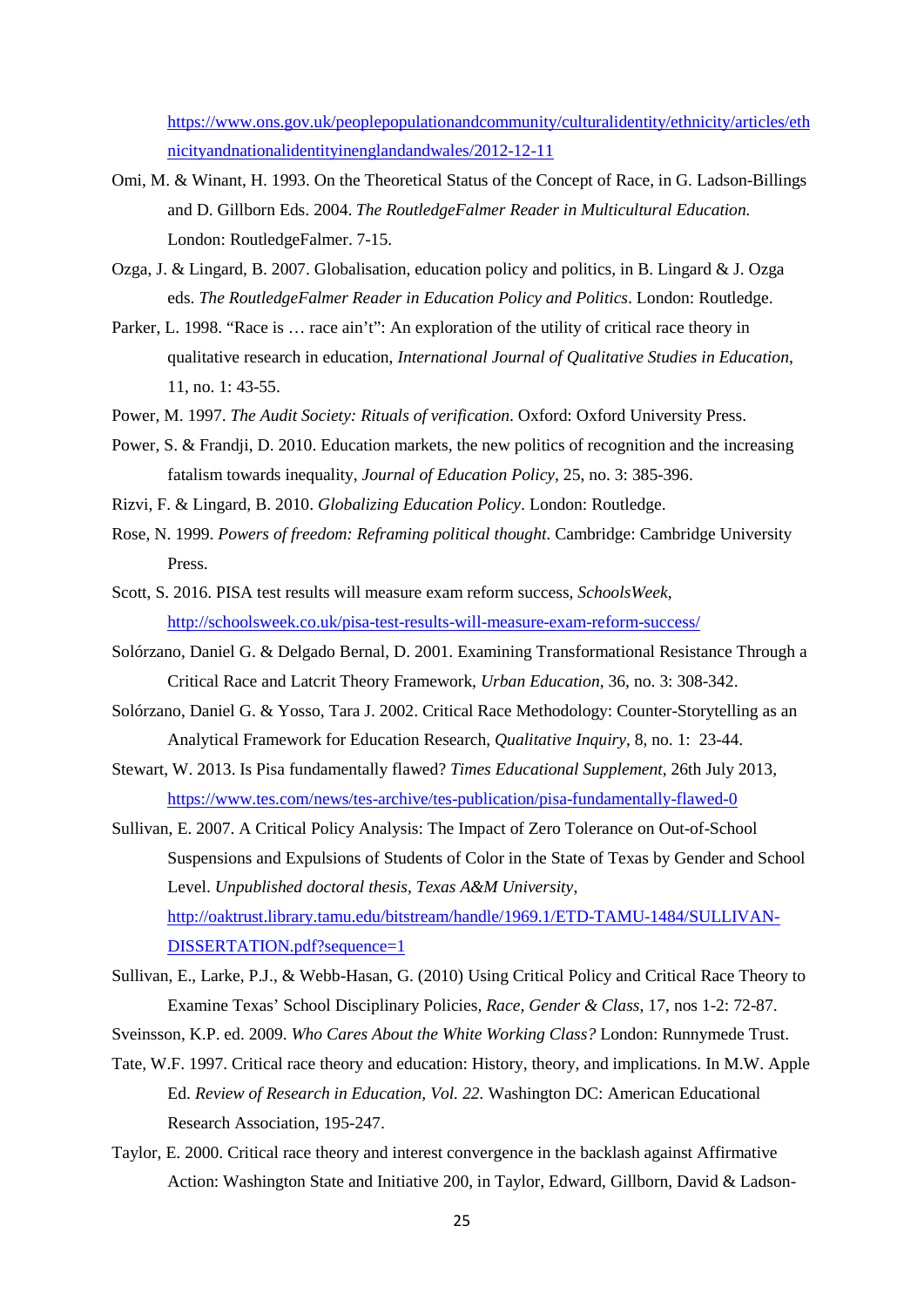Billings, Gloria eds. 2009. *Foundations of Critical Race Theory in Education*. New York: Routledge.

Thorndike, R. 1963. *The concepts of over and underachievement.* New York: Teachers College Press.

UCL Institute of Education. no date. *Welcome to Next Steps (LSYPE)*  [http://www.cls.ioe.ac.uk/page.aspx?&sitesectionid=1246&sitesectiontitle=Welcome+to+Next](http://www.cls.ioe.ac.uk/page.aspx?&sitesectionid=1246&sitesectiontitle=Welcome+to+Next+Steps+(LSYPE))

[+Steps+\(LSYPE\)](http://www.cls.ioe.ac.uk/page.aspx?&sitesectionid=1246&sitesectiontitle=Welcome+to+Next+Steps+(LSYPE))

- Warmington, P. 2009. Taking race out of scare quotes: race example of the set of scare quotes: race example of scare quotes: race example of scare quotes: race example of scare quotes: race example of scare quotes: race ex ostensibly post *Rrace Ethnical world, and Education*, 12, no. 3: 281-296.
- Warmington, P. 2012. A tradition in ceaseless motion: critical race theory and Black British intellectual spaces, *Race Ethnicity and Education*, 15, no. 1: 5-21.
- Warmington, P. 2014. *Black British Intellectuals and Education: Multiculturalism's Hidden History.* New York: Routldege.
- WhiteHouse.gov. 2012. *Big Data is a Big Deal*. [https://www.whitehouse.gov/blog/2012/03/29/big](https://www.whitehouse.gov/blog/2012/03/29/big-data-big-deal)[data-big-deal](https://www.whitehouse.gov/blog/2012/03/29/big-data-big-deal)
- Yiu, C. 2012. *The Big Data Opportunity: Making Government Faster, Smarter and More Personal*. London: Policy Exchange.
- Ziliak, S.T., and D.N. McCloskey. 2008. *The cult of statistical significance: How the standard error costs us jobs, justice, and lives*. Ann Arbor, MI: University of Michigan Press.
- Zuberi, T. & Bonilla-Silva, E. 2008. Telling the real tale of the hunt: toward a race conscious sociology of racial stratification, in T. Zuberi & E. Bonilla-Silva. Eds. 2008. *White Logic, White Methods: Racism and Methodology*. Plymouth: Rowman & Littlefield.

#### **Notes**

<span id="page-27-0"></span><sup>&</sup>lt;sup>1</sup> Neo-liberalism refers to the dominant policy lens in contemporary states such as the US and UK. The approach emphasizes an individualized view of the world and assumes that the free market offers the most efficient and fairest means of meeting societal needs (Lauder, Brown, Dillabough, & Halsey 2006). Neoliberalism typically assumes that success reflects individual merit and hard work, and that private provision is inherently superior to public. Neoliberalism often works through colour-blind language that dismisses race-conscious criticism as irrelevant, meaningless and/or inflammatory (see Gillborn 2014).

<span id="page-27-1"></span><sup>&</sup>lt;sup>2</sup> Data here is taken from the Longitudinal Study of Young People in England (LSYPE1). These students entered university in 2008/09 and 2009/10. For further details on the LSYPE see UCL Institute of Education (no date).

<span id="page-27-2"></span><sup>&</sup>lt;sup>3</sup> These are the ethnic group categories used in the UK census and, consequently, in most academic research in the UK; the combination of race/colour and national identifiers is far from satisfactory and can be misleading. For example, the majority of children in each of these groups were born in the UK and enjoy full UK citizenship (see Office for National Statistics 2012).